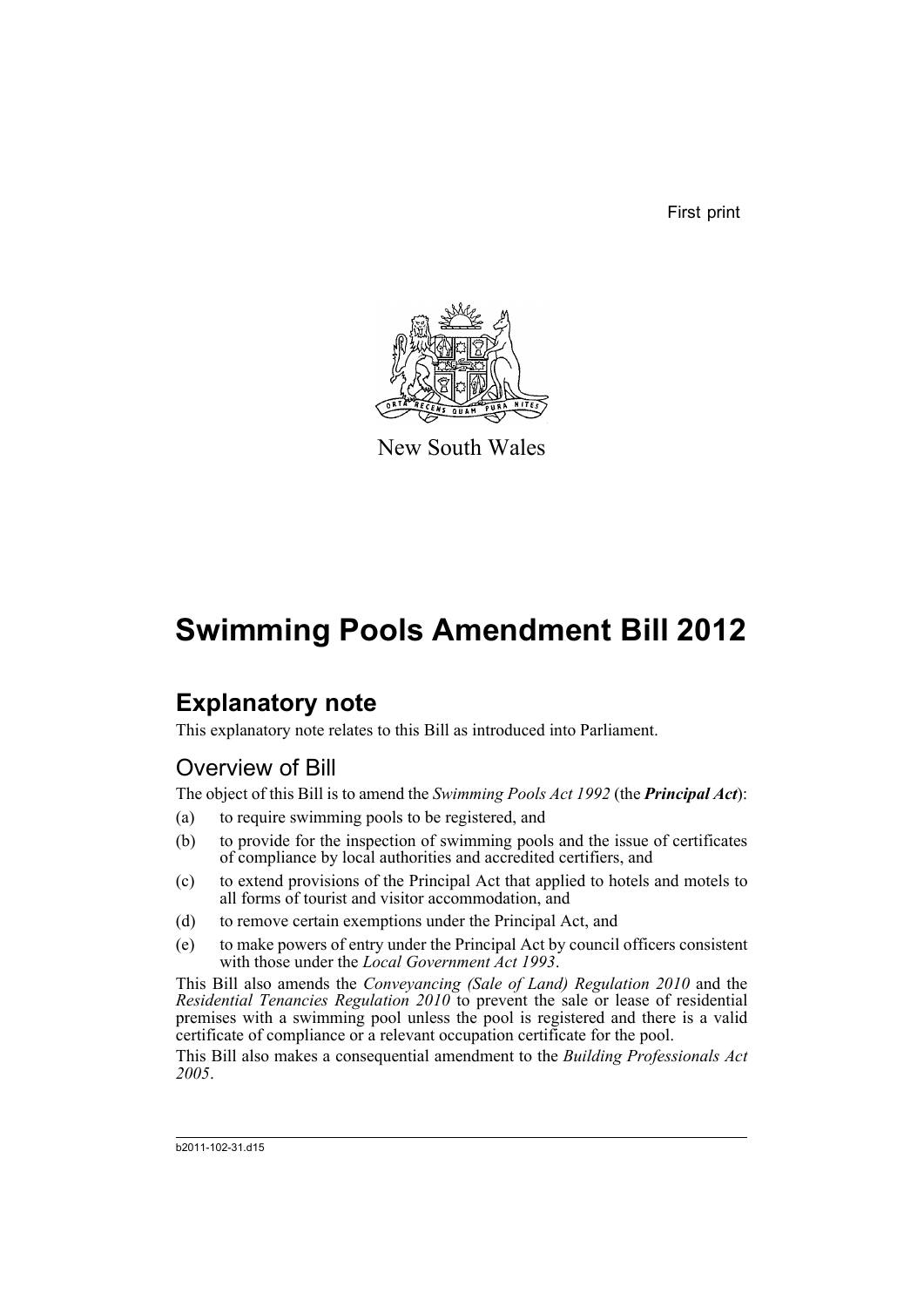Explanatory note

## Outline of provisions

**Clause 1** sets out the name (also called the short title) of the proposed Act.

**Clause 2** provides for the commencement of the proposed Act on the date of assent to the proposed Act with the exception of Schedule 1 [16] and [26] to the proposed Act (which provide for the inspection and registration of swimming pools) which commence 6 months after the date of assent and Schedule 2.2 and 2.3 (which prevent the sale and lease of premises on which swimming pools are situated unless the pool is registered and certified) which commence 18 months after the date of assent.

## **Schedule 1 Amendment of Swimming Pools Act 1992 No 49**

**Schedule 1 [26]** inserts proposed Part 3A into the Principal Act. That Part establishes the Register of Swimming Pools and makes the Chief Executive of the Division of Local Government in the Department of Premier and Cabinet (the *Director-General*) responsible for the keeping and administration of the Register. The owner of premises on which a swimming pool is situated must ensure that certain information about the swimming pool (the *registration information*) is entered on the Register by providing the information to the Director-General (this is expected to be done on-line). Alternatively the owner may give the registration information to the relevant local authority (in most cases the relevant local council) and the local authority is required to enter the information on the Register. A swimming pool is registered when the registration information about the swimming pool is entered on the Register. Proposed Part 3A permits the Director-General to issue a document certifying certain information on the Register for evidentiary purposes. The Director-General may also enter into agreements under which another person or body can exercise the functions of the Director-General under the proposed Part. Authorised persons (being authorised officers and other persons prescribed by the regulations) and the Minister for Local Government are entitled to access information on the Register and that access is to be free of charge. **Schedule 1 [27]** permits regulations to be made for or with respect to the Register.

**Schedule 1 [16]** inserts proposed Division 5 into Part 2 of the Principal Act. That Division requires each local authority to develop and adopt a program for the inspection of swimming pools in its area to ensure compliance with Part 2 of the Principal Act. A local authority is then required to inspect swimming pools in accordance with this program. Aside from this mandatory program of inspection, an owner of property on which a swimming pool is situated may request the local authority or an accredited certifier (being a person with a category A1, A2 or A3 accreditation under the *Building Professionals Act 2005*) to carry out an inspection. A local authority must carry out such an inspection within a reasonable time if the request from the owner is in writing and states that the inspection is necessary to enable the sale or lease of the premises. If, following an inspection, the local authority, or in the case of a voluntary inspection, the local authority or the accredited certifier is satisfied that the requirements for the issue of a certificate of compliance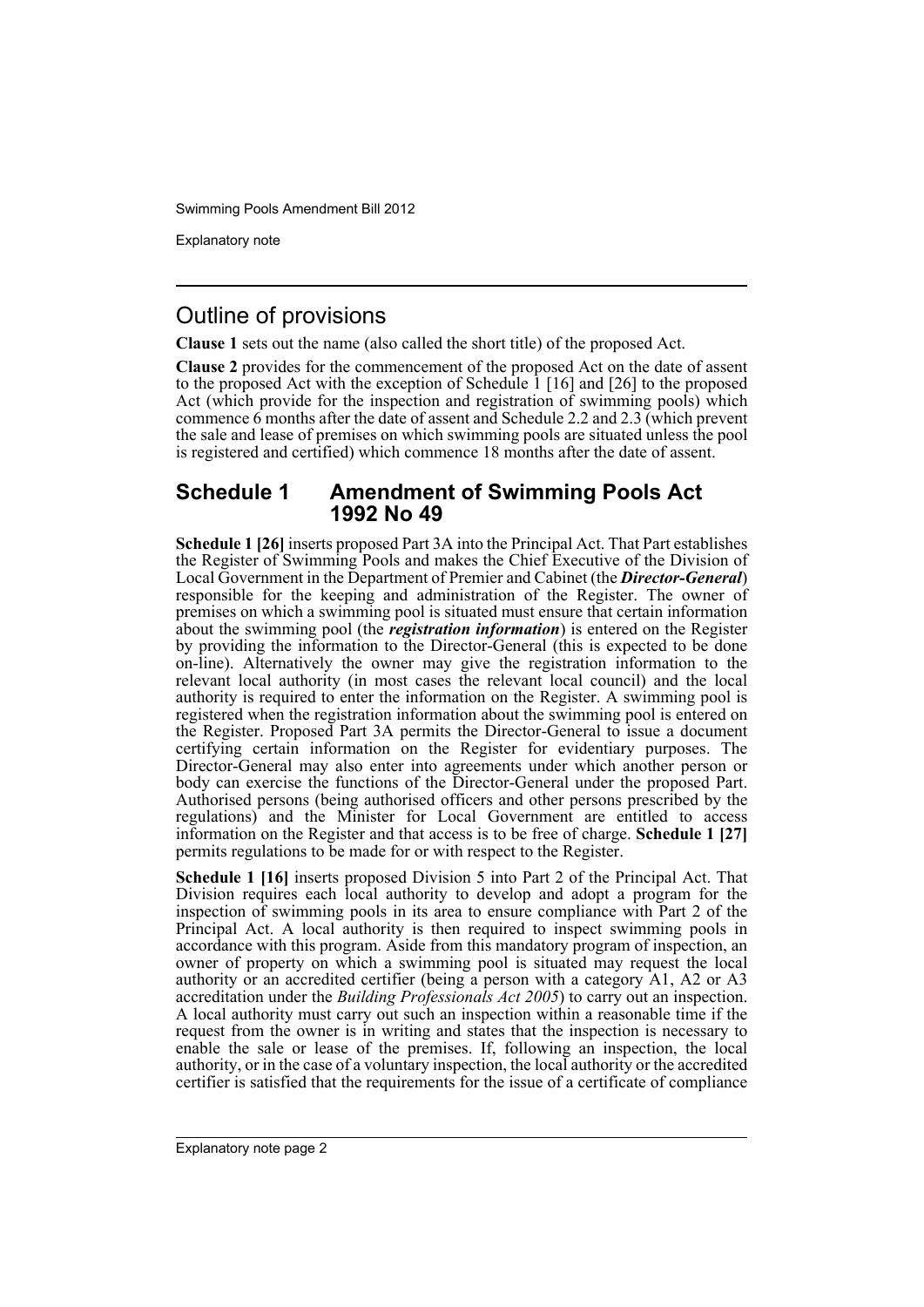Explanatory note

have been met, the local authority or accredited certifier must issue a certificate of compliance. The requirements for the issue of a certificate of compliance are that the swimming pool is registered and that the pool complies with the requirements of Part 2 of the Principal Act. A certificate of compliance remains valid for 3 years from the date of its issue but ceases to be valid if a direction is issued under section 23 of the Principal Act with respect to the swimming pool to which the certificate relates. A local authority or accredited certifier that issues a certificate of compliance must ensure that the details of the certificate are entered on the Register of Swimming Pools.

If an accredited certifier carries out an inspection of a swimming pool at the request of the owner of premises and finds that the requirements for the issue of a certificate of compliance have not been met, the certifier must give a written notice to the owner setting out (amongst other things) the reasons why the requirements have not been met and whether the accredited certifier is of the opinion that the swimming pool poses a significant risk to public safety. If the accredited certifier is of the opinion that the pool is a significant risk to public safety, the accredited certifier must immediately forward a copy of the notice to the relevant local authority. If the accredited certifier is not of the opinion that the pool is a significant risk to public safety, the notice is to be forwarded to the relevant local authority only if a certificate of compliance is not issued in respect of the swimming pool within 6 weeks after the inspection. The local authority is then able to use its existing powers under the Principal Act to ensure that the swimming pool is brought into compliance.

A local authority may charge a fee for an inspection under the proposed Division and any such inspection is to be conducted by an authorised officer. If the local authority is a council it must include information about inspections in its annual report.

Regulations made under the proposed Division are able to modify the provisions of the Division in relation to local authorities that are not councils (being the Western Lands Commissioner and the Lord Howe Island Board). **Schedule 1 [27]** permits regulations to be made for or with respect to inspections. **Schedule 1 [13] and [17]–[20]** make consequential amendments.

**Schedule 1 [5], [10] and [11]** extend the application of the Principal Act (and in particular the application of Division 2 of Part 2 of the Principal Act) to swimming pools situated on premises on which there is tourist and visitor accommodation rather than just hotels and motels as is currently the case. *Tourist and visitor accommodation* means a building or place that provides temporary or short-term accommodation on a commercial basis, and includes backpackers' accommodation, bed and breakfast accommodation, farm stay accommodation and serviced apartments. **Schedule 1 [12]** provides an exemption from these requirements for existing pools and for any pools constructed or installed before 1 May 2013. **Schedule 1 [2], [9], [14] and [15]** make consequential amendments.

**Schedule 1 [6]–[8]** remove exemptions found in sections 8, 9 and 10 of the Principal Act which provide that a child-resistant barrier is not required to surround a swimming pool constructed before 1 August 1990 or situated on a small, large or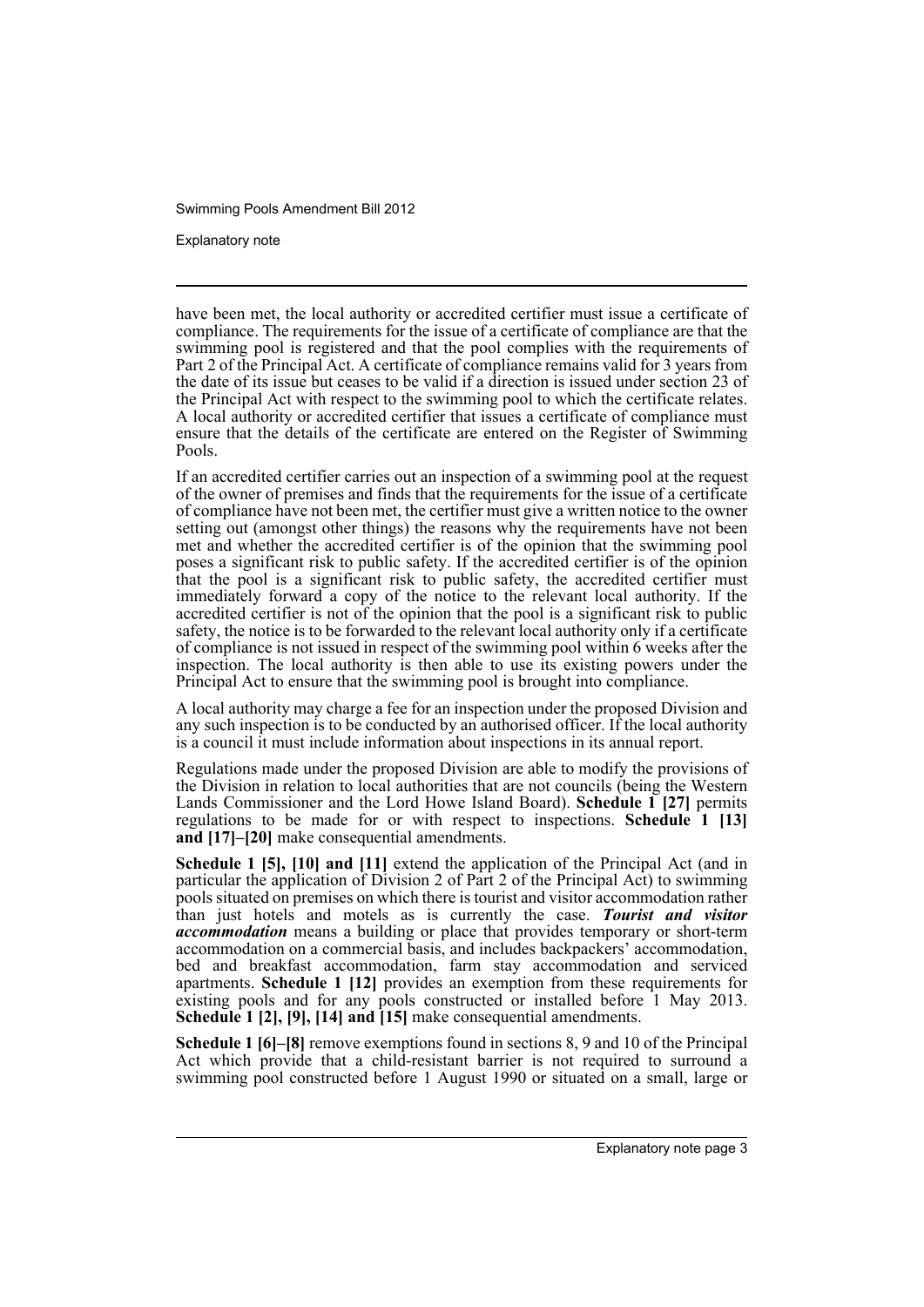Explanatory note

waterfront property. The exemptions now cease to apply in respect of a swimming pool if a barrier is erected on the premises (between the swimming pool and a residential building) as a barrier to direct access to the swimming pool from any residential building situated on the premises.

**Schedule 1 [22]–[24]** make the powers of entry for purposes under the Principal Act the same as those under the *Local Government Act 1993* when the person making the entry is an officer appointed by a council. The powers of entry are unchanged for authorised officers who are appointed by a local authority other than a council. **Schedule 1 [25]** makes a consequential amendment.

**Schedule 1 [3]** makes a minor amendment to bring the definition of *swimming pool* in the Principal Act into line with the definition used in the relevant Australian Standard.

**Schedule 1 [4]** makes it clear that a swimming pool is situated on premises on which another building is located if the swimming pool is ancillary to that other building, regardless of whether the swimming pool is on a separate lot.

**Schedule 1 [21]** sets out the circumstances in which a local authority is deemed to have refused to issue a certificate of compliance for the purposes of making an appeal to the Land and Environment Court.

**Schedule 1 [1]** sets out a number of definitions to be used for the purposes of the Principal Act including *relevant occupation certificate* in respect of a swimming pool which means an occupation certificate issued under the *Environmental Planning and Assessment Act 1979* that is less than 3 years old and that authorises the use of the swimming pool.

**Schedule 1 [28]** permits the regulations to contain provisions of a savings or transitional nature consequent on the enactment of the proposed Act.

**Schedule 1 [29]** contains a number of savings and transitional provisions.

## **Schedule 2 Amendment of other legislation**

**Schedule 2.1** makes a consequential amendment to the *Building Professionals Act 2005* to provide that the carrying out of inspections for the purposes of the Principal Act and the issuing of certificates of compliance under that Act is certification work.

**Schedule 2.2** amends the *Conveyancing (Sale of Land) Regulation 2010* so that the vendor under a sale of residential premises on which there is a swimming pool must attach to the contract of sale either a valid certificate of compliance for the pool or a relevant occupation certificate together with evidence that the swimming pool is registered under proposed Part 3A of the Principal Act.

**Schedule 2.3** amends the *Residential Tenancies Regulation 2010* to make it a term of all residential tenancy agreements that if a pool is situated on the residential premises, the landlord agrees to ensure that the pool is registered and that there is a valid certificate of compliance or relevant occupation certificate for the pool and that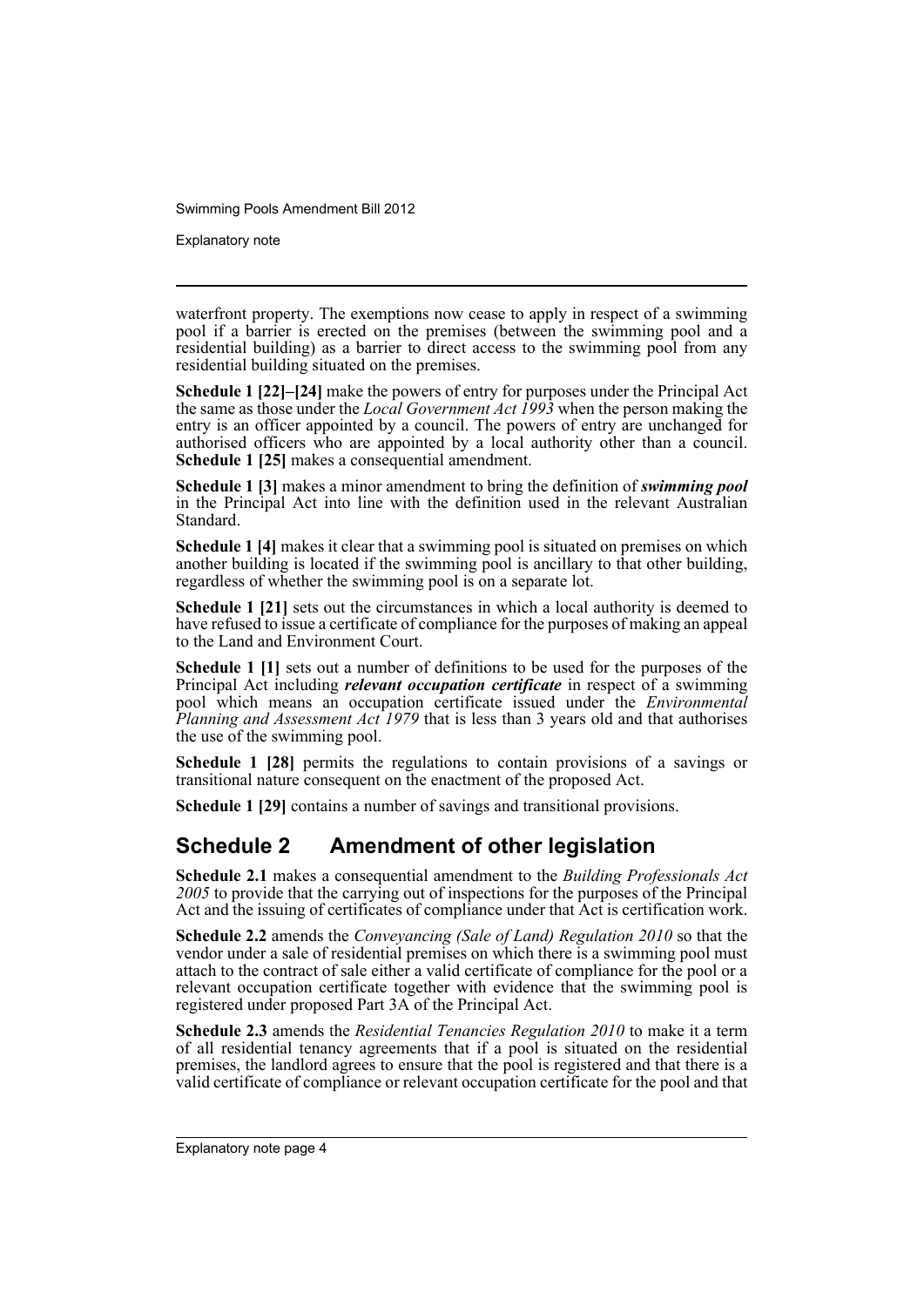Explanatory note

a copy of the certificate will be provided to the tenant at the time that the agreement is entered into.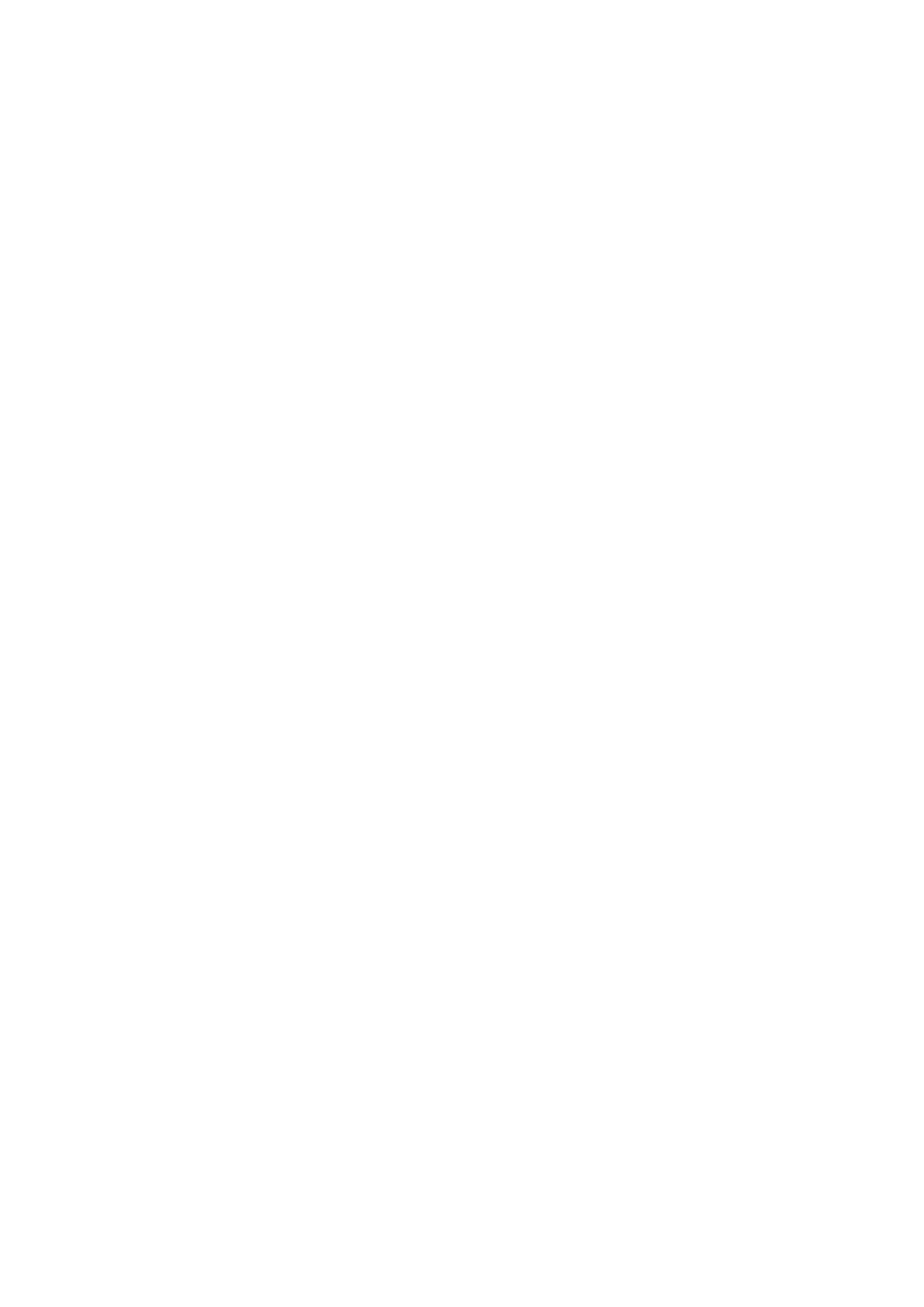First print



New South Wales

# **Swimming Pools Amendment Bill 2012**

## **Contents**

|   |                                                       | Page |
|---|-------------------------------------------------------|------|
| 1 | Name of Act                                           |      |
|   | 2 Commencement                                        |      |
|   | Schedule 1 Amendment of Swimming Pools Act 1992 No 49 |      |
|   | Schedule 2 Amendment of other legislation             | 15   |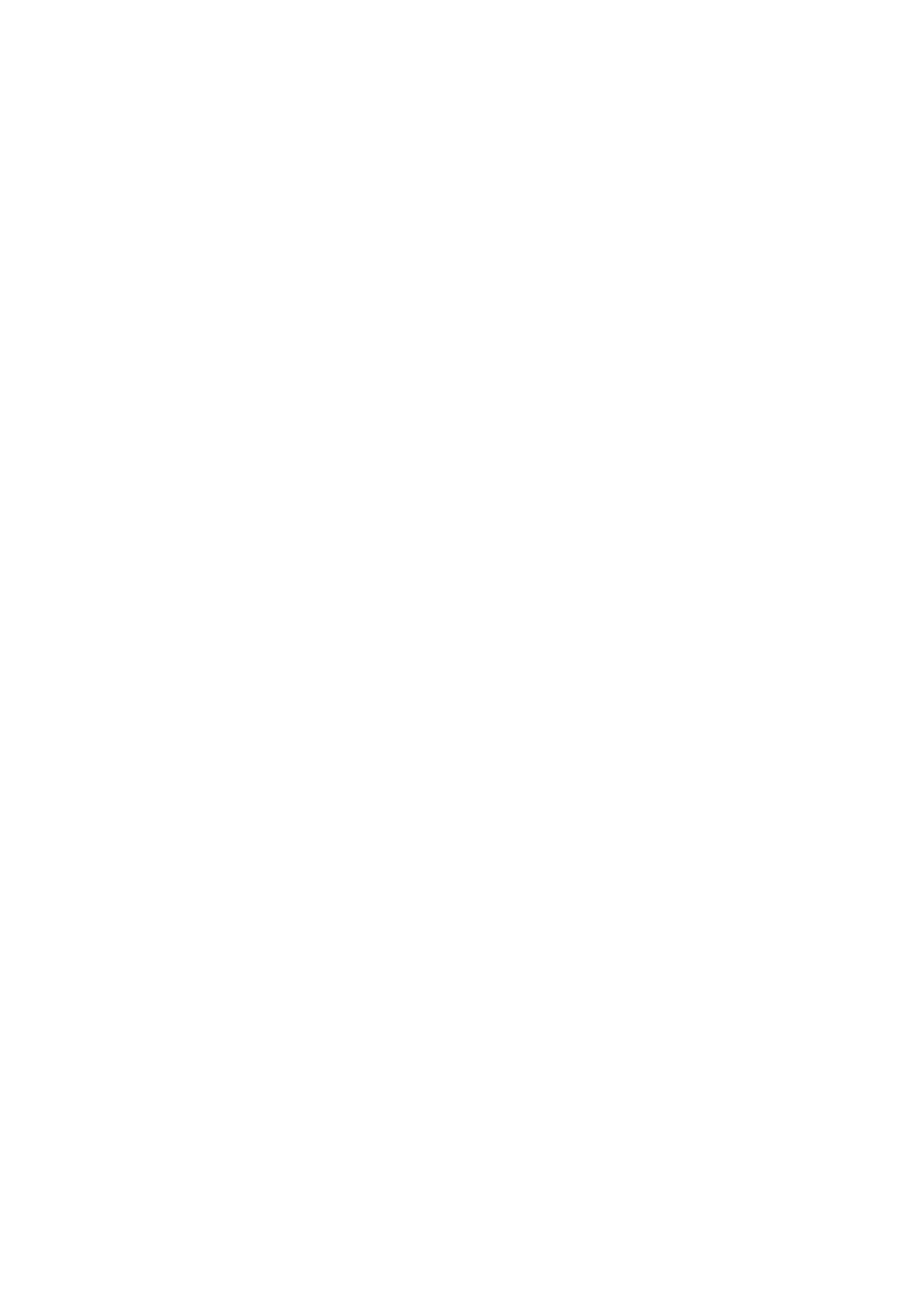

New South Wales

# **Swimming Pools Amendment Bill 2012**

No , 2012

## **A Bill for**

An Act to amend the *Swimming Pools Act 1992* and other legislation with respect to the registration, inspection and certification of swimming pools; and for other purposes.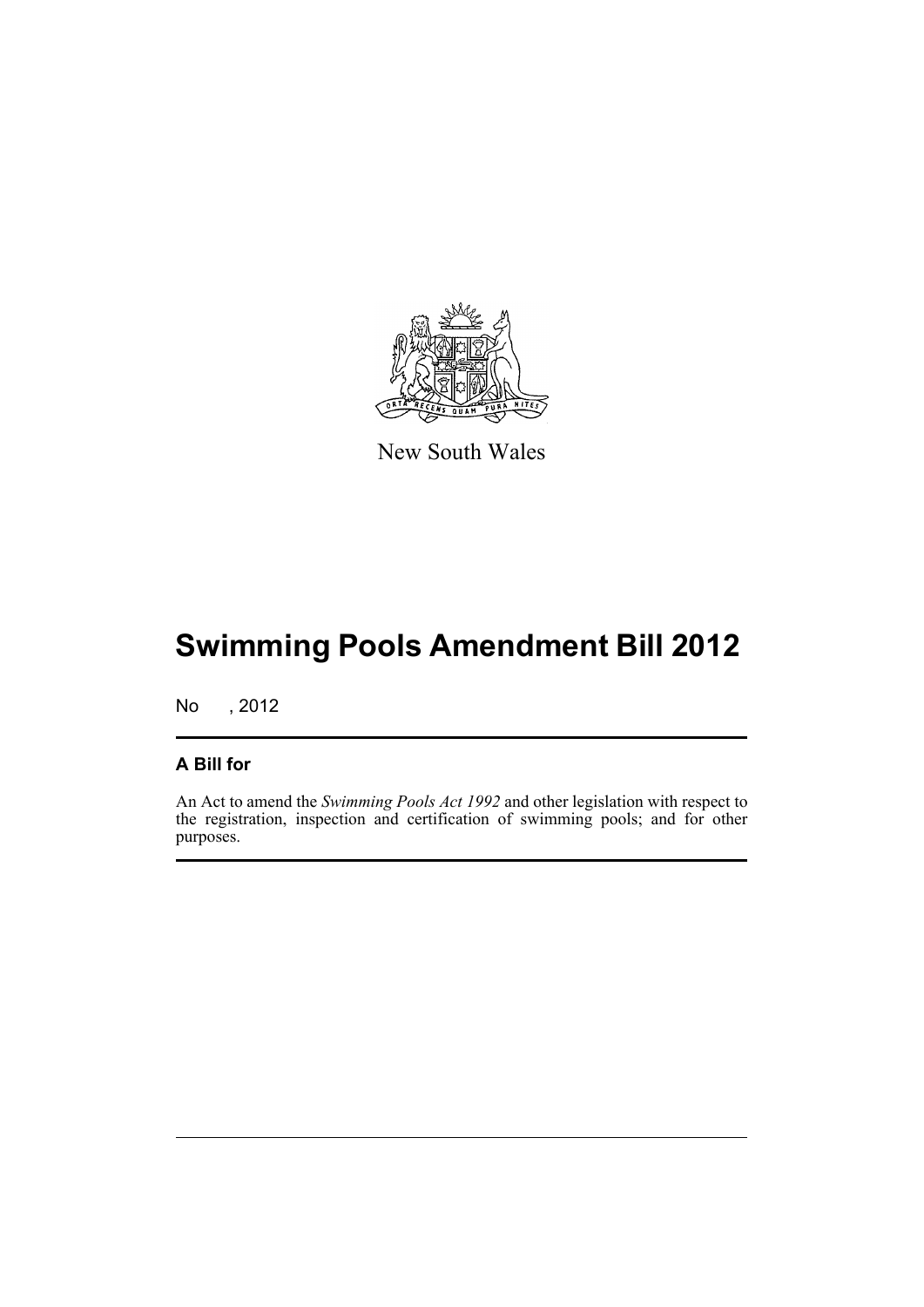<span id="page-9-1"></span><span id="page-9-0"></span>

|   |              | The Legislature of New South Wales enacts:                                                                   | 1       |  |
|---|--------------|--------------------------------------------------------------------------------------------------------------|---------|--|
|   |              | Name of Act                                                                                                  | 2       |  |
|   |              | This Act is the Swimming Pools Amendment Act 2012.                                                           | 3       |  |
| 2 | Commencement |                                                                                                              |         |  |
|   | (1)          | Except as provided in subsections $(2)$ and $(3)$ , this Act commences on<br>the date of assent to this Act. | 5<br>6  |  |
|   | (2)          | Schedule 1 [16] and [26] commences 6 months after the date of assent<br>to this Act.                         | 7<br>8  |  |
|   | (3)          | Subschedules 2.2 and 2.3 commence 18 months after the date of assent<br>to this Act.                         | 9<br>10 |  |
|   |              |                                                                                                              |         |  |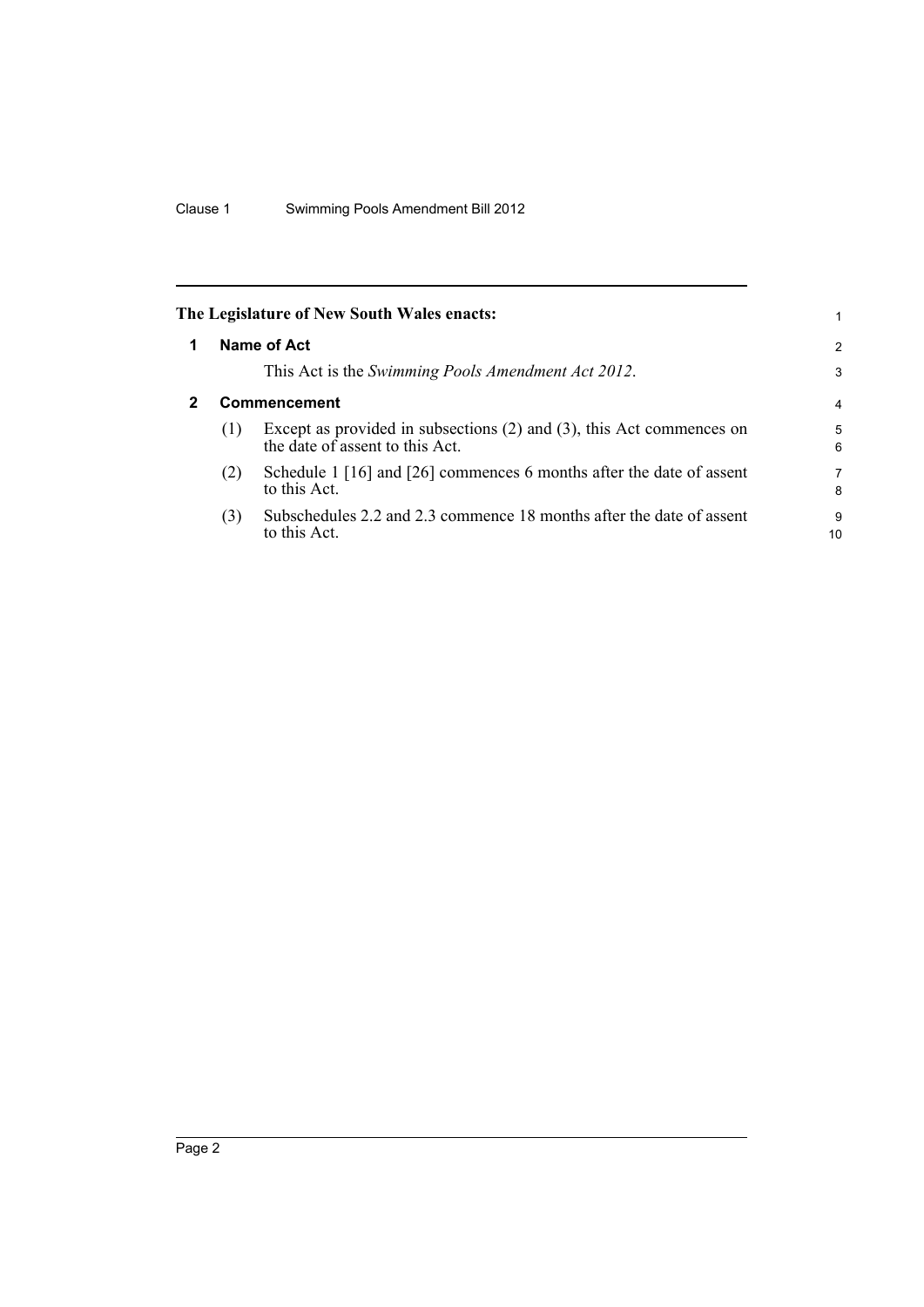<span id="page-10-0"></span>

|     | <b>Schedule 1</b>            | <b>Amendment of Swimming Pools Act</b><br>1992 No 49                                                                                                                      | $\mathbf{1}$<br>$\overline{2}$ |
|-----|------------------------------|---------------------------------------------------------------------------------------------------------------------------------------------------------------------------|--------------------------------|
| [1] | <b>Section 3 Definitions</b> |                                                                                                                                                                           |                                |
|     |                              | Insert in alphabetical order in section $3(1)$ :                                                                                                                          | 4                              |
|     |                              | certificate of compliance means a certificate issued under<br>section 22D.                                                                                                | 5<br>6                         |
|     |                              | <i>council</i> means the council of an area within the meaning of the<br>Local Government Act 1993.                                                                       | $\overline{7}$<br>8            |
|     |                              | <b>Director-General</b> means:                                                                                                                                            | 9                              |
|     |                              | the Chief Executive of the Division of Local Government<br>(a)<br>within the Department of Premier and Cabinet, or                                                        | 10<br>11                       |
|     |                              | if there is no such position within that Department, the<br>(b)<br>Director-General of that Department.                                                                   | 12<br>13                       |
|     |                              | Register means the Register of Swimming Pools under<br>section 30A.                                                                                                       | 14<br>15                       |
|     |                              | <i>relevant occupation certificate</i> in respect of a swimming pool                                                                                                      | 16                             |
|     |                              | means an occupation certificate issued under the <i>Environmental</i><br>Planning and Assessment Act 1979 that is less than 3 years old                                   | 17<br>18                       |
|     |                              | and that authorises the use of the swimming pool.                                                                                                                         | 19                             |
|     |                              | <b>Standard Instrument</b> means the standard local environmental<br>planning instrument prescribed by the Standard Instrument<br>(Local Environmental Plans) Order 2006. | 20<br>21<br>22                 |
|     |                              | <i>tourist and visitor accommodation</i> has the same meaning as in<br>the Standard Instrument.                                                                           | 23<br>24                       |
| [2] |                              | Section 3 (1), definition of "residential building"                                                                                                                       | 25                             |
|     |                              | Omit paragraph (b) of the definition. Insert instead:                                                                                                                     | 26                             |
|     |                              | a moveable dwelling, or<br>(b)                                                                                                                                            | 27                             |
|     |                              | (b1)<br>tourist and visitor accommodation, or                                                                                                                             | 28                             |
| [3] |                              | Section 3 (1), definition of "swimming pool"                                                                                                                              | 29                             |
|     |                              | Omit "of 300 millimetres or more" from paragraph (a) of the definition.                                                                                                   | 30                             |
|     |                              | Insert instead "greater than 300 millimetres".                                                                                                                            | 31                             |
| [4] | Section 3 (1A)               |                                                                                                                                                                           | 32                             |
|     |                              | Insert after section $3(1)$ :                                                                                                                                             | 33                             |
|     | (1A)                         | For the avoidance of doubt, a swimming pool is situated on<br>premises on which another building is located if the swimming                                               | 34<br>35                       |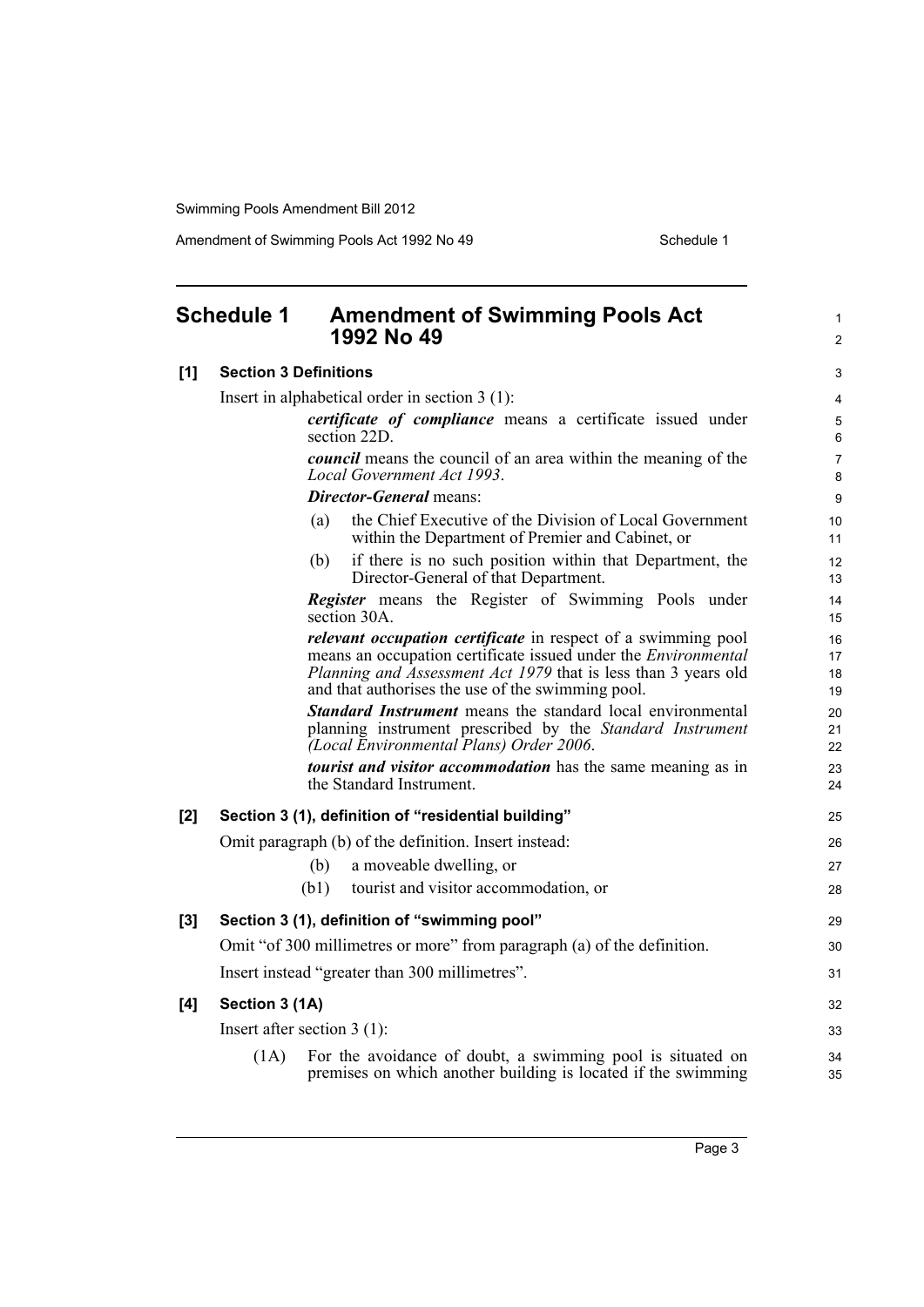|        |     | pool is ancillary to that other building, regardless of whether the<br>swimming pool is on a separate lot, such as on common property<br>under a strata scheme.                                                                                                                  | $\mathbf{1}$<br>$\overline{\mathbf{c}}$<br>3 |
|--------|-----|----------------------------------------------------------------------------------------------------------------------------------------------------------------------------------------------------------------------------------------------------------------------------------|----------------------------------------------|
| [5]    |     | Section 4 Swimming pools to which Act applies                                                                                                                                                                                                                                    | $\overline{4}$                               |
|        |     | Omit "dwelling, a hotel or a motel".                                                                                                                                                                                                                                             | 5                                            |
|        |     | Insert instead "dwelling or tourist and visitor accommodation".                                                                                                                                                                                                                  | 6                                            |
| [6]    |     | Section 8 Exemption for swimming pools constructed before August<br>1990 and existing swimming pools on small properties                                                                                                                                                         | 7<br>8                                       |
|        |     | Insert after section $8(3)$ :                                                                                                                                                                                                                                                    | 9                                            |
|        | (4) | This section ceases to apply in respect of a swimming pool if a<br>barrier is erected on the premises (between the swimming pool<br>and a residential building) as a barrier to direct access to the<br>swimming pool from any residential building situated on the<br>premises. | 10<br>11<br>12<br>13<br>14                   |
| [7]    |     | Section 9 Exemption for swimming pools on large properties                                                                                                                                                                                                                       | 15                                           |
|        |     | Insert after section $9(4)$ :                                                                                                                                                                                                                                                    | 16                                           |
|        | (5) | This section ceases to apply in respect of a swimming pool if a<br>barrier is erected on the premises (between the swimming pool<br>and a residential building) as a barrier to direct access to the<br>swimming pool from any residential building situated on the<br>premises. | 17<br>18<br>19<br>20<br>21                   |
| [8]    |     | Section 10 Exemption for swimming pools on waterfront properties                                                                                                                                                                                                                 | 22                                           |
|        |     | Insert after section $10(4)$ :                                                                                                                                                                                                                                                   | 23                                           |
|        | (5) | This section ceases to apply in respect of a swimming pool if a<br>barrier is erected on the premises (between the swimming pool<br>and a residential building) as a barrier to direct access to the<br>swimming pool from any residential building situated on the<br>premises. | 24<br>25<br>26<br>27<br>28                   |
| [9]    |     | Part 2, Division 2, heading                                                                                                                                                                                                                                                      | 29                                           |
|        |     | Omit "dwellings, hotels and motels".                                                                                                                                                                                                                                             | 30                                           |
|        |     | Insert instead "dwellings and tourist and visitor accommodation".                                                                                                                                                                                                                | 31                                           |
| $[10]$ |     | Section 11 Swimming pools to which Division applies                                                                                                                                                                                                                              | 32                                           |
|        |     | Omit "dwelling, a hotel or a motel".                                                                                                                                                                                                                                             | 33                                           |
|        |     | Insert instead "dwelling or tourist and visitor accommodation".                                                                                                                                                                                                                  | 34                                           |
|        |     |                                                                                                                                                                                                                                                                                  |                                              |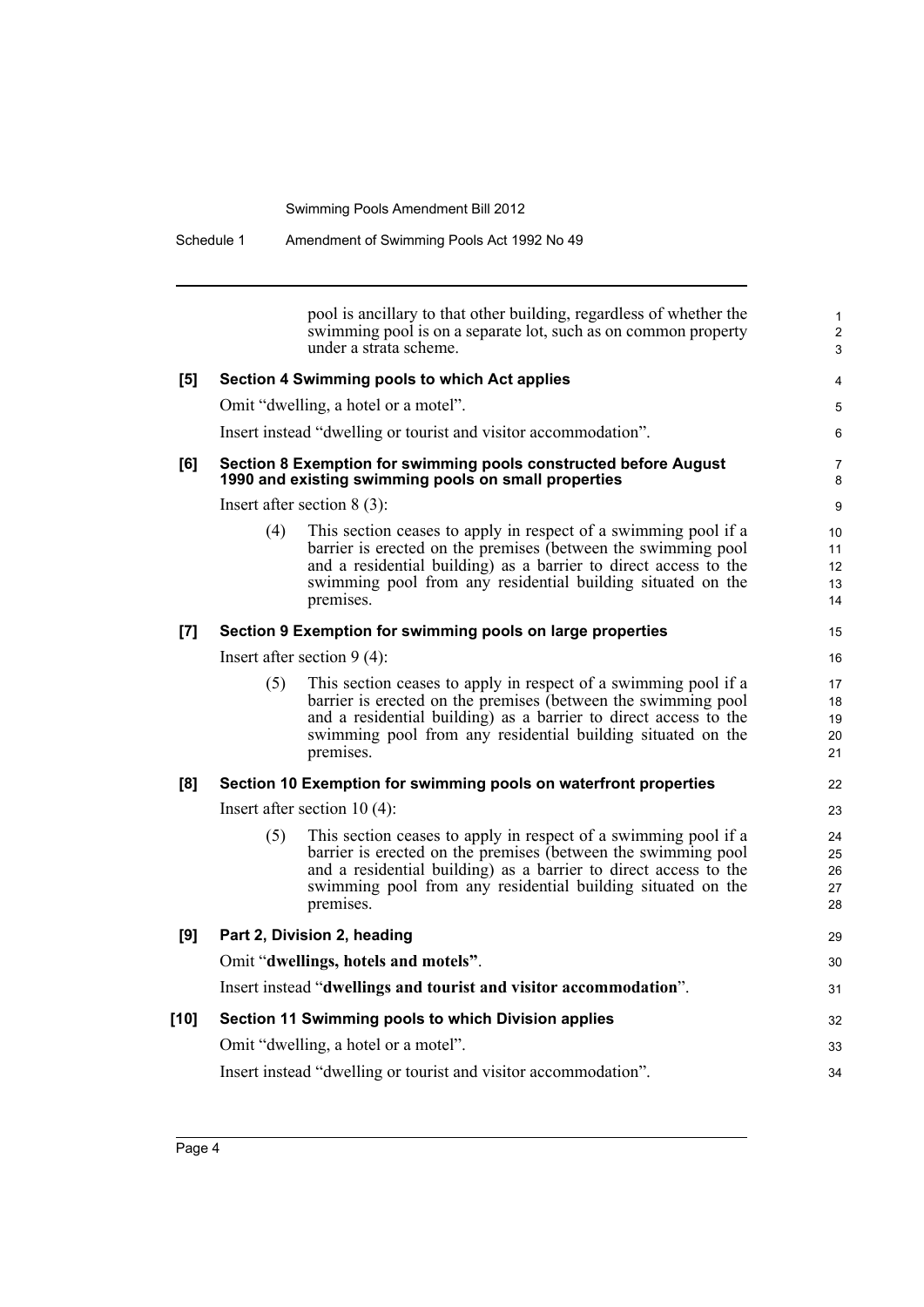| $[11]$ |                                |                   | Section 12 General requirements for outdoor swimming pools                                                                                                             | $\mathbf{1}$             |
|--------|--------------------------------|-------------------|------------------------------------------------------------------------------------------------------------------------------------------------------------------------|--------------------------|
|        |                                |                   | Omit "dwelling, hotel or motel" from section 12 (a).                                                                                                                   | $\overline{2}$           |
|        |                                |                   | Insert instead "dwelling or tourist and visitor accommodation".                                                                                                        | 3                        |
| $[12]$ |                                |                   | Section 13 Exemptions for existing swimming pools                                                                                                                      | $\overline{4}$           |
|        | Insert after section $13(1)$ : |                   |                                                                                                                                                                        | 5                        |
|        | (1A)                           |                   | This section also applies to swimming pools:                                                                                                                           | 6                        |
|        |                                | (a)               | that are situated on premises on which there is tourist and<br>visitor accommodation (but not if there is a moveable<br>dwelling, hotel or motel on the premises), and | $\overline{7}$<br>8<br>9 |
|        |                                | (b)               | the construction or installation of which commenced<br>before 1 May 2013.                                                                                              | 10<br>11                 |
| $[13]$ | Part 2, Division 4, heading    |                   |                                                                                                                                                                        | 12                       |
|        | Omit "General".                |                   |                                                                                                                                                                        | 13                       |
|        |                                |                   | Insert instead "Additional requirements for swimming pools".                                                                                                           | 14                       |
| $[14]$ | barrier                        |                   | Section 19 House wall may be used as part of required child-resistant                                                                                                  | 15<br>16                 |
|        |                                |                   | Omit "of a residential building, hotel or motel" from section 19 (1).                                                                                                  | 17                       |
|        |                                |                   | Insert instead "of a residential building or a building used for the purposes of<br>tourist and visitor accommodation".                                                | 18<br>19                 |
| $[15]$ | <b>Section 19 (1)</b>          |                   |                                                                                                                                                                        | 20                       |
|        |                                |                   | Omit "the residential building, hotel or motel". Insert instead "the building".                                                                                        | 21                       |
| $[16]$ | Part 2, Division 5             |                   |                                                                                                                                                                        | 22                       |
|        | Insert after section 22:       |                   |                                                                                                                                                                        | 23                       |
|        | <b>Division 5</b>              |                   | Inspections and compliance with Part                                                                                                                                   | 24                       |
|        | 22A                            | <b>Definition</b> |                                                                                                                                                                        | 25                       |
|        |                                |                   | In this Division:                                                                                                                                                      | 26                       |
|        |                                |                   | <i>accredited certifier</i> means an accredited certifier within the<br>meaning of the <i>Building Professionals Act 2005</i> holding:                                 | 27<br>28                 |
|        |                                | (a)               | category A1, category A2 or category A3 accreditation<br>under that Act, or                                                                                            | 29<br>30                 |
|        |                                | (b)               | if the regulations prescribe alternative qualifications, those<br>alternative qualifications.                                                                          | 31<br>32                 |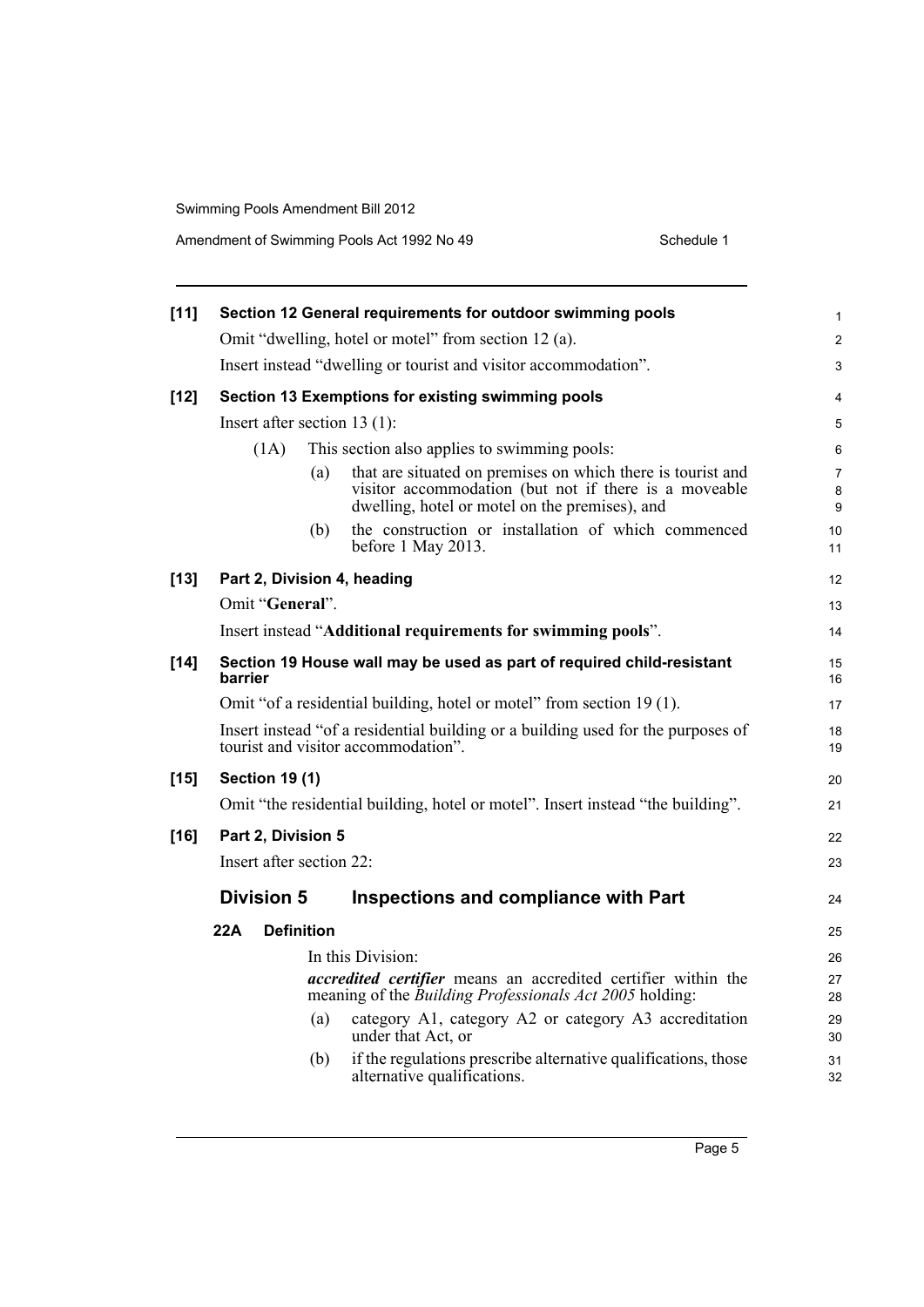Schedule 1 Amendment of Swimming Pools Act 1992 No 49

| 22B |     | Mandatory pool inspection program by local authority                                                                                                                                                                                                                                                                                                   | 1                                   |
|-----|-----|--------------------------------------------------------------------------------------------------------------------------------------------------------------------------------------------------------------------------------------------------------------------------------------------------------------------------------------------------------|-------------------------------------|
|     | (1) | A local authority must, within 6 months after the commencement<br>of this section, develop and adopt a program for the inspection of<br>swimming pools in its area to ensure compliance with the<br>requirements of this Part.                                                                                                                         | $\overline{2}$<br>3<br>4<br>5       |
|     | (2) | Within 12 months after the commencement of this section, the<br>program must make provision for the inspection, at least once<br>every 3 years, of any swimming pool situated on premises on<br>which there is tourist and visitor accommodation or more than<br>2 dwellings.                                                                          | 6<br>$\overline{7}$<br>8<br>9<br>10 |
|     | (3) | The program is not to require the inspection of a swimming pool<br>in respect of which there is a valid certificate of compliance or a<br>relevant occupation certificate.                                                                                                                                                                             | 11<br>12<br>13                      |
|     | (4) | A local authority must inspect swimming pools in its area in<br>accordance with its program.                                                                                                                                                                                                                                                           | 14<br>15                            |
|     | (5) | The regulations may make provision for or with respect to the<br>development and adoption of programs for the inspection of<br>swimming pools including:                                                                                                                                                                                               | 16<br>17<br>18                      |
|     |     | the form and content of programs, and<br>(a)                                                                                                                                                                                                                                                                                                           | 19                                  |
|     |     | (b)<br>the manner in which the public is to be consulted during<br>the development of any such program, and                                                                                                                                                                                                                                            | 20<br>21                            |
|     |     | the carrying out of inspections under the program.<br>(c)                                                                                                                                                                                                                                                                                              | 22                                  |
|     | (6) | In this section:                                                                                                                                                                                                                                                                                                                                       | 23                                  |
|     |     | <i>dwelling</i> has the same meaning as in the Standard Instrument.                                                                                                                                                                                                                                                                                    | 24                                  |
| 22C |     | Other inspections at request of owner                                                                                                                                                                                                                                                                                                                  | 25                                  |
|     | (1) | The owner of any premises on which a swimming pool is situated<br>may, at any time, request the local authority or an accredited<br>certifier to inspect the swimming pool.                                                                                                                                                                            | 26<br>27<br>28                      |
|     | (2) | A local authority or an accredited certifier may carry out any such<br>inspection if requested to do so.                                                                                                                                                                                                                                               | 29<br>30                            |
|     | (3) | A local authority must carry out an inspection under this section,<br>and must carry out that inspection within a reasonable time, if the<br>request to the local authority is in writing and states that the<br>inspection is required to enable the sale or lease of the premises<br>or part of the premises on which the swimming pool is situated. | 31<br>32<br>33<br>34<br>35          |
|     | (4) | The regulations may make provision for what is a reasonable<br>time for the purposes of subsection $(3)$ .                                                                                                                                                                                                                                             | 36<br>37                            |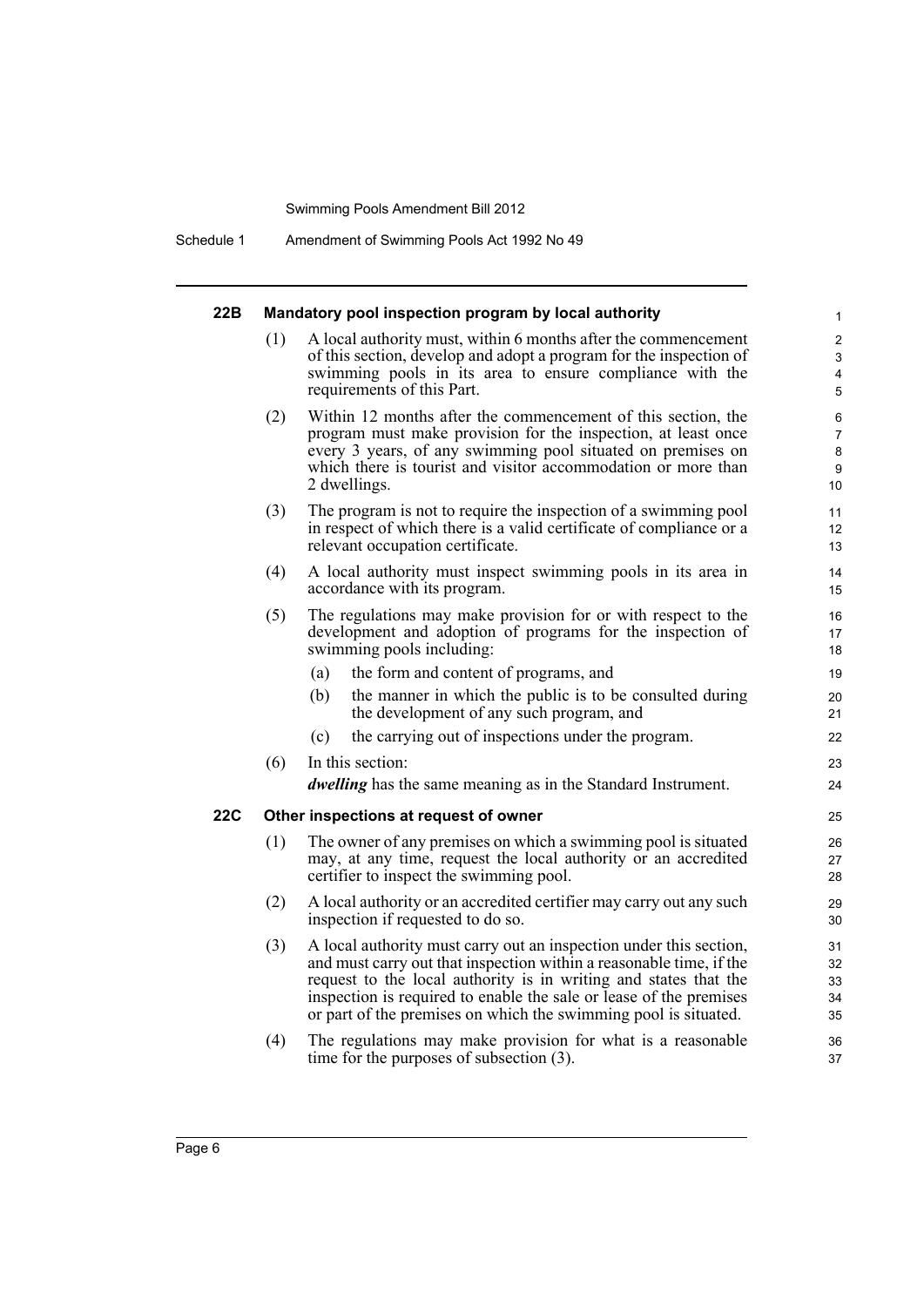| 22D |     | <b>Certificates of compliance</b>                                                                                                                                                                                                                                                                 | 1                          |
|-----|-----|---------------------------------------------------------------------------------------------------------------------------------------------------------------------------------------------------------------------------------------------------------------------------------------------------|----------------------------|
|     | (1) | The requirements for the issue of a certificate of compliance in<br>respect of a swimming pool are that:                                                                                                                                                                                          | $\overline{c}$<br>3        |
|     |     | the swimming pool is registered under Part 3A, and<br>(a)                                                                                                                                                                                                                                         | 4                          |
|     |     | the swimming pool complies with the requirements of this<br>(b)<br>Part.                                                                                                                                                                                                                          | 5<br>6                     |
|     | (2) | A local authority or an accredited certifier must issue a certificate<br>of compliance in respect of a swimming pool if the local authority<br>or accredited certifier:                                                                                                                           | 7<br>8<br>9                |
|     |     | has inspected the swimming pool under this Division, and<br>(a)                                                                                                                                                                                                                                   | 10                         |
|     |     | is satisfied that the requirements for the issue of a<br>(b)<br>certificate of compliance have been met.                                                                                                                                                                                          | 11<br>12                   |
|     | (3) | A local authority or an accredited certifier must not issue a<br>certificate of compliance except as provided by subsection (2).                                                                                                                                                                  | 13<br>14                   |
|     | (4) | A local authority or an accredited certifier may refuse to issue a<br>certificate of compliance until any fee payable for the inspection<br>has been paid.                                                                                                                                        | 15<br>16<br>17             |
|     | (5) | A certificate of compliance in respect of a swimming pool is to<br>be issued to the owner of the premises on which the pool is<br>situated in a form approved by the Director-General.                                                                                                            | 18<br>19<br>20             |
|     | (6) | A certificate of compliance remains valid for a period of 3 years<br>from the date on which it is issued but ceases to be valid if a<br>direction is issued under section 23 in respect of the swimming<br>pool to which the certificate relates.                                                 | 21<br>22<br>23<br>24       |
|     | (7) | A local authority or accredited certifier that issues a certificate of<br>compliance in respect of a swimming pool must ensure that<br>details of the certificate are entered on the Register, by providing<br>the details to the Director-General in a form approved by the<br>Director-General. | 25<br>26<br>27<br>28<br>29 |
|     | (8) | The regulations may make provision for or with respect to the<br>time and manner in which any such information is to be entered<br>on the Register.                                                                                                                                               | 30<br>31<br>32             |
| 22E |     | Notices by accredited certifier if pool does not comply                                                                                                                                                                                                                                           | 33                         |
|     | (1) | This section applies to an inspection carried out by an accredited<br>certifier under section 22C.                                                                                                                                                                                                | 34<br>35                   |
|     | (2) | An accredited certifier must provide a written notice to the owner<br>of a swimming pool if the accredited certifier has inspected the                                                                                                                                                            | 36<br>37                   |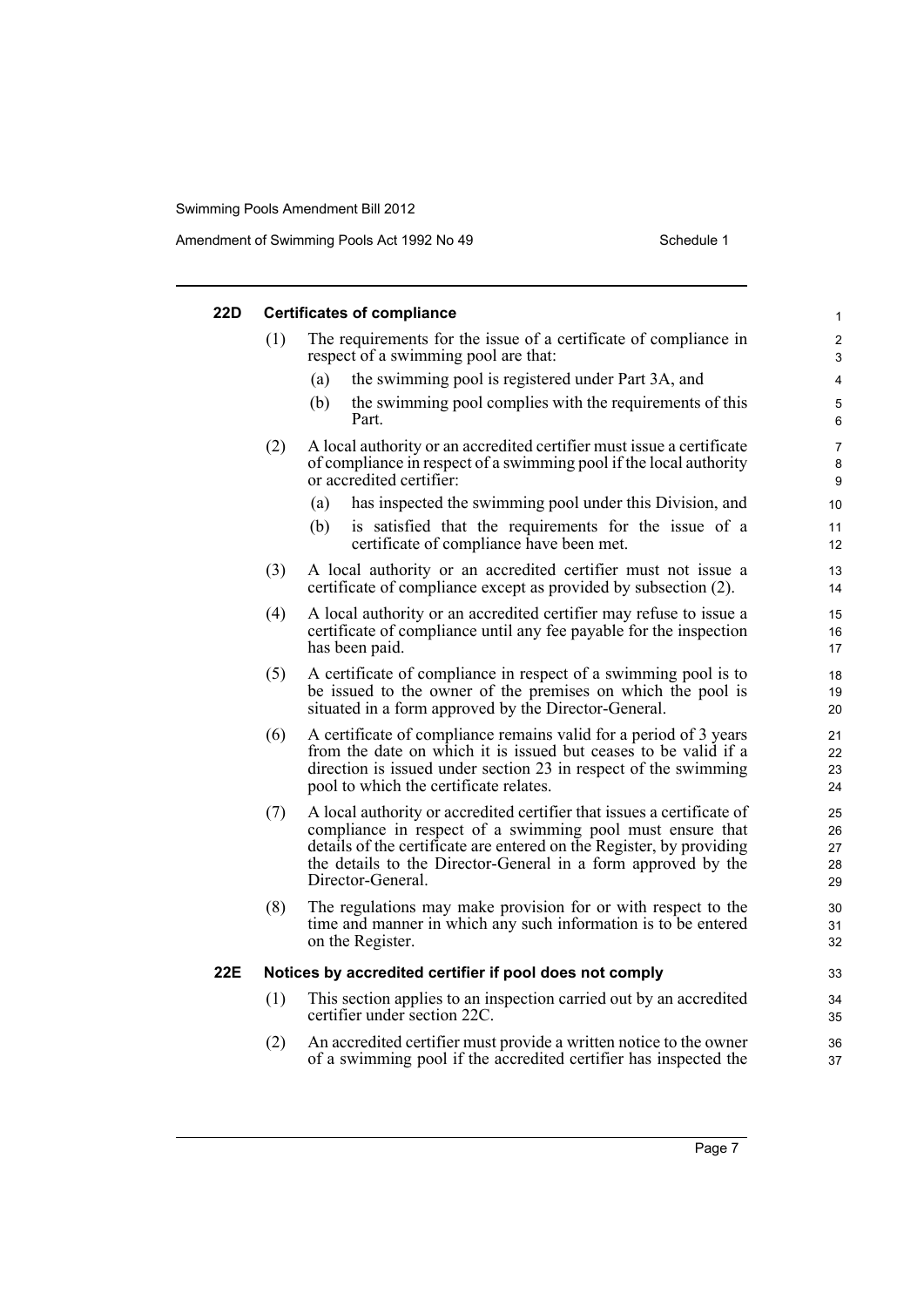swimming pool and is not satisfied that the requirements for the issue of a certificate of compliance have been met.

- (3) A notice under this section is to set out the following:
	- (a) the date of the notice,
	- (b) the address of the swimming pool to which the notice relates,
	- (c) the date on which the inspection took place,
	- (d) the reasons why the accredited certifier is not satisfied that the requirements for the issue of a certificate of compliance have been met and the steps that need to be taken in order to meet those requirements,
	- (e) whether the accredited certifier is of the opinion that the swimming pool poses a significant risk to public safety,
	- (f) a warning that a copy of the notice will be forwarded to the local authority for the area in which the swimming pool is situated:
		- (i) immediately, if the accredited certifier is of the opinion that the swimming pool poses a significant risk to public safety, or
		- (ii) 6 weeks after the date of inspection (or such other time as may be prescribed by the regulations) if a certificate of compliance is not issued for the swimming pool before that time,
	- (g) such other matters as may be prescribed by the regulations.
- (4) An accredited certifier who issues a notice under this section in respect of a swimming pool must forward a copy of the notice to the local authority for the area in which the swimming pool is situated:
	- (a) immediately, if the accredited certifier is of the opinion that the swimming pool poses a significant risk to public safety, or
	- (b) within 5 days after the end of the period specified in subsection  $(3)$  (f) (ii) in any other case.
- (5) An accredited certifier is not required to forward a copy of any notice to a local authority in respect of a swimming pool if, at the time at which the notice is due to be sent, the swimming pool has a valid certificate of compliance.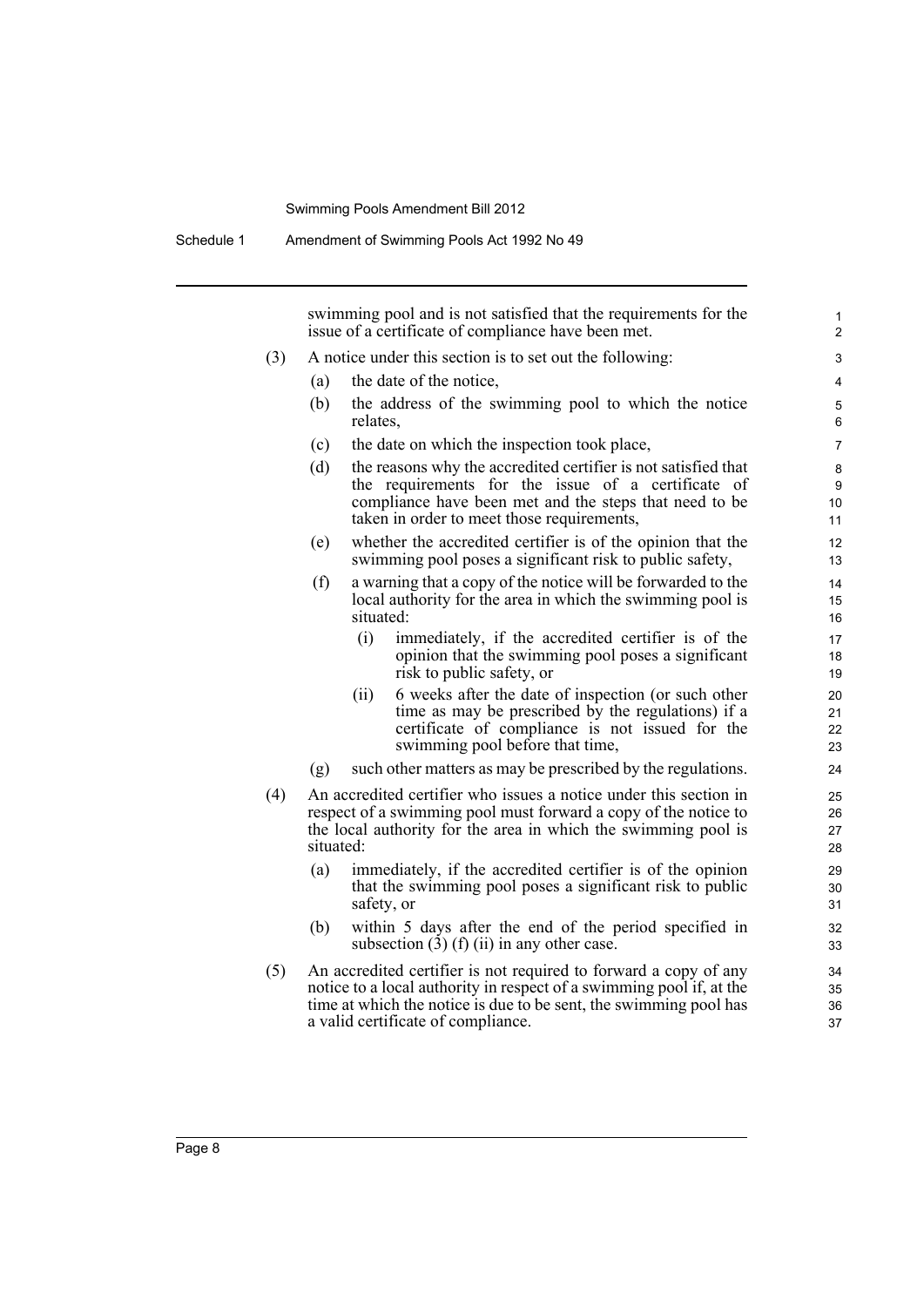|        | 22F |                              |     | Inspections carried out by local authority                                                                                                                                                                                                                                                        | 1                     |  |
|--------|-----|------------------------------|-----|---------------------------------------------------------------------------------------------------------------------------------------------------------------------------------------------------------------------------------------------------------------------------------------------------|-----------------------|--|
|        |     | (1)                          |     | A local authority may charge the owner of premises a fee for<br>carrying out an inspection under this Division being a fee that is<br>no greater than the maximum fee (if any) prescribed by the<br>regulations, but it may not charge a separate fee for issuing a<br>certificate of compliance. | 2<br>3<br>4<br>5<br>6 |  |
|        |     | (2)                          |     | A local authority that is a council must include in its annual report<br>under section 428 of the Local Government Act 1993 such<br>information (if any) in relation to inspections under this Division<br>as is prescribed by the regulations.                                                   | 7<br>8<br>9<br>10     |  |
|        |     | (3)                          |     | An inspection by a local authority is to be conducted by an<br>authorised officer and entry on to premises to carry out such an<br>inspection is to be in accordance with Part 3.                                                                                                                 | 11<br>12<br>13        |  |
|        | 22G |                              |     | Local authorities that are not councils                                                                                                                                                                                                                                                           | 14                    |  |
|        |     |                              |     | The regulations may:                                                                                                                                                                                                                                                                              | 15                    |  |
|        |     |                              | (a) | modify the application of the provisions of this Division<br>with respect to a local authority that is not a council, and                                                                                                                                                                         | 16<br>17              |  |
|        |     |                              | (b) | provide for any functions of such a local authority under<br>this Division to be exercised by another person or body.                                                                                                                                                                             | 18<br>19              |  |
| $[17]$ |     |                              |     | Section 24 Local authority must grant certificate of compliance if<br>swimming pool complies with this Part                                                                                                                                                                                       | 20<br>21              |  |
|        |     | Omit the section.            |     |                                                                                                                                                                                                                                                                                                   | 22                    |  |
| $[18]$ |     |                              |     | Part 2, Division 6, heading                                                                                                                                                                                                                                                                       | 23                    |  |
|        |     | Insert before section $25$ : |     |                                                                                                                                                                                                                                                                                                   |                       |  |
|        |     | <b>Division 6</b>            |     | Defences and appeals                                                                                                                                                                                                                                                                              | 25                    |  |
| $[19]$ |     |                              |     | Section 25 Defences to offences under Part                                                                                                                                                                                                                                                        | 26                    |  |
|        |     |                              |     | Omit section $25(2)$ (a) and (b). Insert instead:                                                                                                                                                                                                                                                 | 27                    |  |
|        |     |                              | (a) | that there is a valid certificate of compliance or relevant<br>occupation certificate in respect of the swimming pool that<br>is the subject of the alleged offence, and                                                                                                                          | 28<br>29<br>30        |  |
| $[20]$ |     |                              |     | Section 26 Appeals against decisions of local authority                                                                                                                                                                                                                                           | 31                    |  |
|        |     |                              |     | Omit section 26 $(1)$ (c) and (d). Insert instead:                                                                                                                                                                                                                                                | 32                    |  |
|        |     |                              | (c) | a decision to refuse to grant a certificate of compliance<br>under section 22D.                                                                                                                                                                                                                   | 33<br>34              |  |
|        |     |                              | (d) | a decision to give a direction under section 23.                                                                                                                                                                                                                                                  | 35                    |  |
|        |     |                              |     |                                                                                                                                                                                                                                                                                                   |                       |  |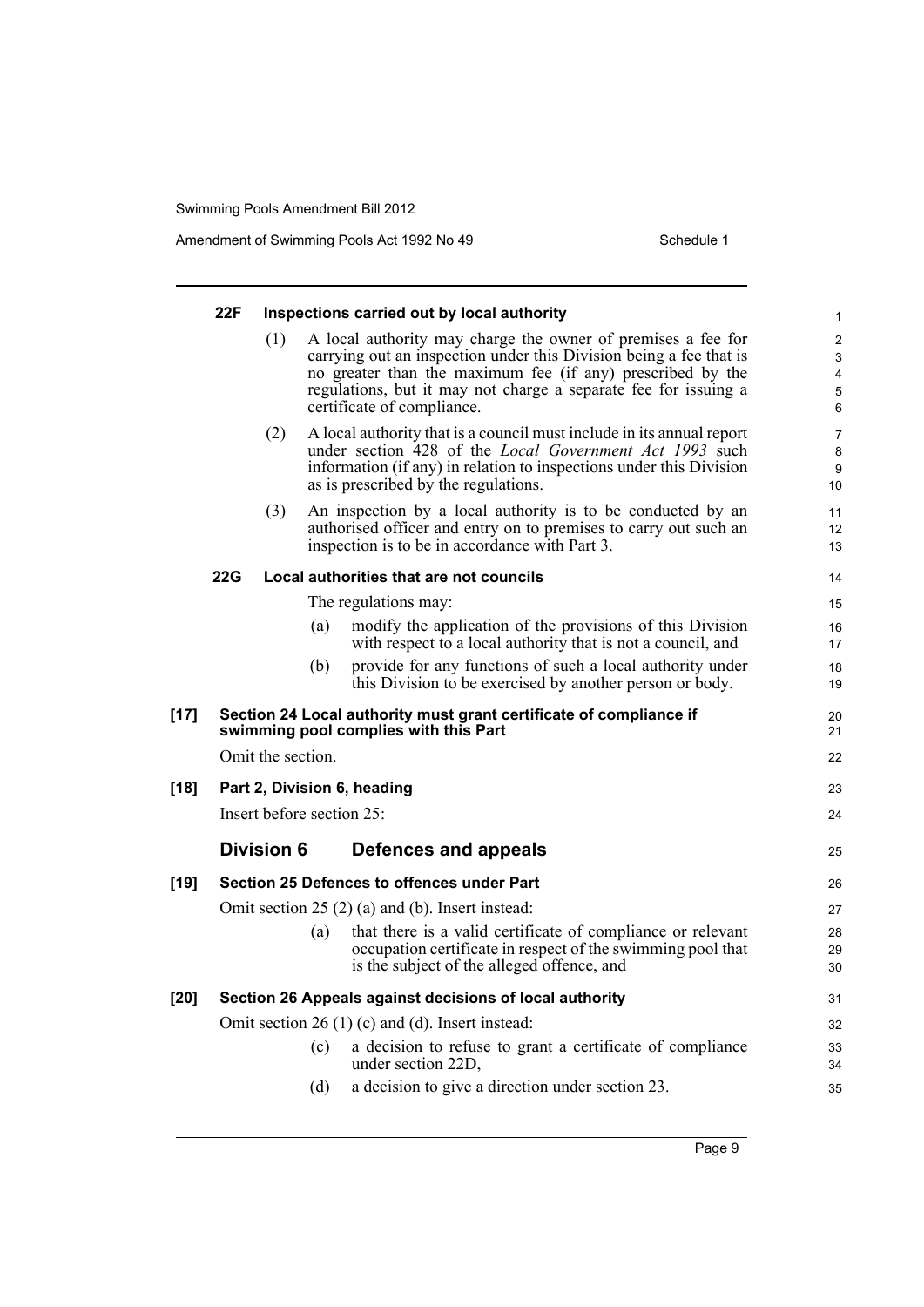Schedule 1 Amendment of Swimming Pools Act 1992 No 49

### **[21] Section 26 (3)** Insert after section 26 (2): (3) A local authority is taken to have refused to issue a certificate of compliance in relation to a swimming pool if the local authority has failed to issue either a certificate of compliance or a direction under section 23 in respect of the swimming pool, within 6 weeks (or such other period as may be prescribed by the regulations) after: (a) an inspection of the swimming pool is carried out under section 22B, or (b) a written request is made under section 22C to the local authority that stated that the inspection was required to enable the sale or lease of the premises or part of the premises on which the swimming pool is situated. **[22] Sections 27A and 27B** Insert after section 27: **27A Grounds for entering premises** (1) An authorised officer may enter premises for any one or more of the following purposes: (a) to carry out an inspection of a swimming pool under Division 5 of Part 2, (b) to investigate a complaint under section 29A, (c) to investigate any contravention of this Act or the regulations that the authorised officer reasonably suspects to have occurred. (2) Nothing in this section prevents an authorised officer from entering premises with the consent of the owner or occupier of those premises. **27B Powers of entry and search warrants—local council** (1) This section applies to an authorised officer who has been appointed by a local authority that is a council. (2) Part 2 of Chapter 8 of the *Local Government Act 1993* applies to the entry of premises by an authorised officer for any purpose specified in section 27A and an authorised officer is taken to be an authorised person for the purposes of section 201 of that Act. (3) For the avoidance of doubt, the investigation of any contravention of this Act or the regulations that an authorised 1  $\mathfrak{p}$ 3 4 5 6 7 8 9 10 11 12 13 14 15 16 17 18 19  $20$ 21 22 23 24 25 26 27 28 29 30 31 32 33 34 35 36 37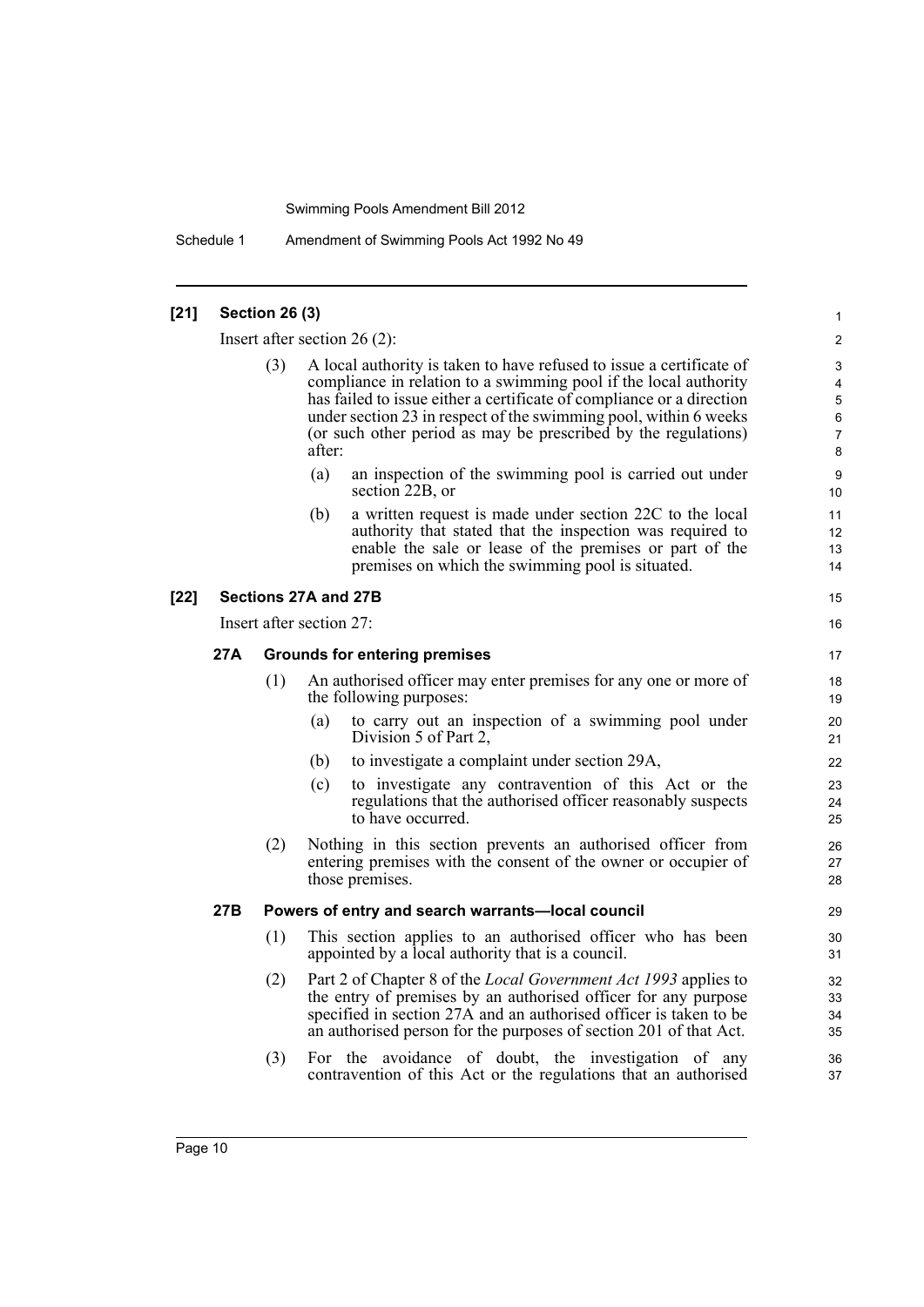|        |                      |      | officer reasonably suspects to have occurred is a function of the<br>council that appointed the authorised officer.                                                                                                                                                                                                   | $\mathbf{1}$<br>$\overline{2}$       |  |
|--------|----------------------|------|-----------------------------------------------------------------------------------------------------------------------------------------------------------------------------------------------------------------------------------------------------------------------------------------------------------------------|--------------------------------------|--|
| $[23]$ |                      |      | Section 28 Power of entry-local authority other than local council                                                                                                                                                                                                                                                    | 3                                    |  |
|        |                      |      | Omit section 28 (1). Insert instead:                                                                                                                                                                                                                                                                                  | 4                                    |  |
|        |                      | (1)  | This section applies to an authorised officer who has been<br>appointed by a local authority other than a council.                                                                                                                                                                                                    | 5<br>6                               |  |
|        |                      | (1A) | An authorised officer who enters premises for any purpose<br>specified in section 27A may examine the premises and, in<br>particular, any swimming pool, and any barrier or other means of<br>restricting access to any swimming pool, situated in or on the<br>premises.                                             | $\overline{7}$<br>8<br>9<br>10<br>11 |  |
| [24]   |                      |      | Section 29 Search warrants-local authority other than local council                                                                                                                                                                                                                                                   | 12                                   |  |
|        |                      |      | Insert before section $29(1)$ :                                                                                                                                                                                                                                                                                       | 13                                   |  |
|        |                      | (1A) | This section applies to an authorised officer who has been<br>appointed by a local authority other than a council.                                                                                                                                                                                                    | 14<br>15                             |  |
| $[25]$ |                      |      | Section 29A Investigation of complaint                                                                                                                                                                                                                                                                                | 16                                   |  |
|        |                      |      | Omit "in accordance with section 28" from section 29A (4).                                                                                                                                                                                                                                                            | 17                                   |  |
|        |                      |      | Insert instead "in accordance with this Part".                                                                                                                                                                                                                                                                        | 18                                   |  |
| [26]   | Part 3A              |      |                                                                                                                                                                                                                                                                                                                       | 19                                   |  |
|        | Insert after Part 3: |      |                                                                                                                                                                                                                                                                                                                       |                                      |  |
|        |                      |      | Part 3A Registration of swimming pools                                                                                                                                                                                                                                                                                | 21                                   |  |
|        | 30A                  |      | The Register of Swimming Pools                                                                                                                                                                                                                                                                                        | 22                                   |  |
|        |                      | (1)  | There is to be a Register of Swimming Pools.                                                                                                                                                                                                                                                                          | 23                                   |  |
|        |                      | (2)  | The Director-General is responsible for the keeping and<br>administration of the Register.                                                                                                                                                                                                                            | 24<br>25                             |  |
|        |                      | (3)  | The regulations may make provision for the manner and form in<br>which the Register is to be kept, the information that is to be<br>entered on the Register, the fees (if any) payable for entering<br>information on the Register and any other matter concerning the<br>keeping and administration of the Register. | 26<br>27<br>28<br>29<br>30           |  |
|        | 30 <sub>B</sub>      |      | <b>Registration of swimming pools</b>                                                                                                                                                                                                                                                                                 | 31                                   |  |
|        |                      | (1)  | The owner of the premises on which a swimming pool is situated<br>must ensure that any information prescribed by the regulations in                                                                                                                                                                                   | 32<br>33                             |  |
|        |                      |      |                                                                                                                                                                                                                                                                                                                       |                                      |  |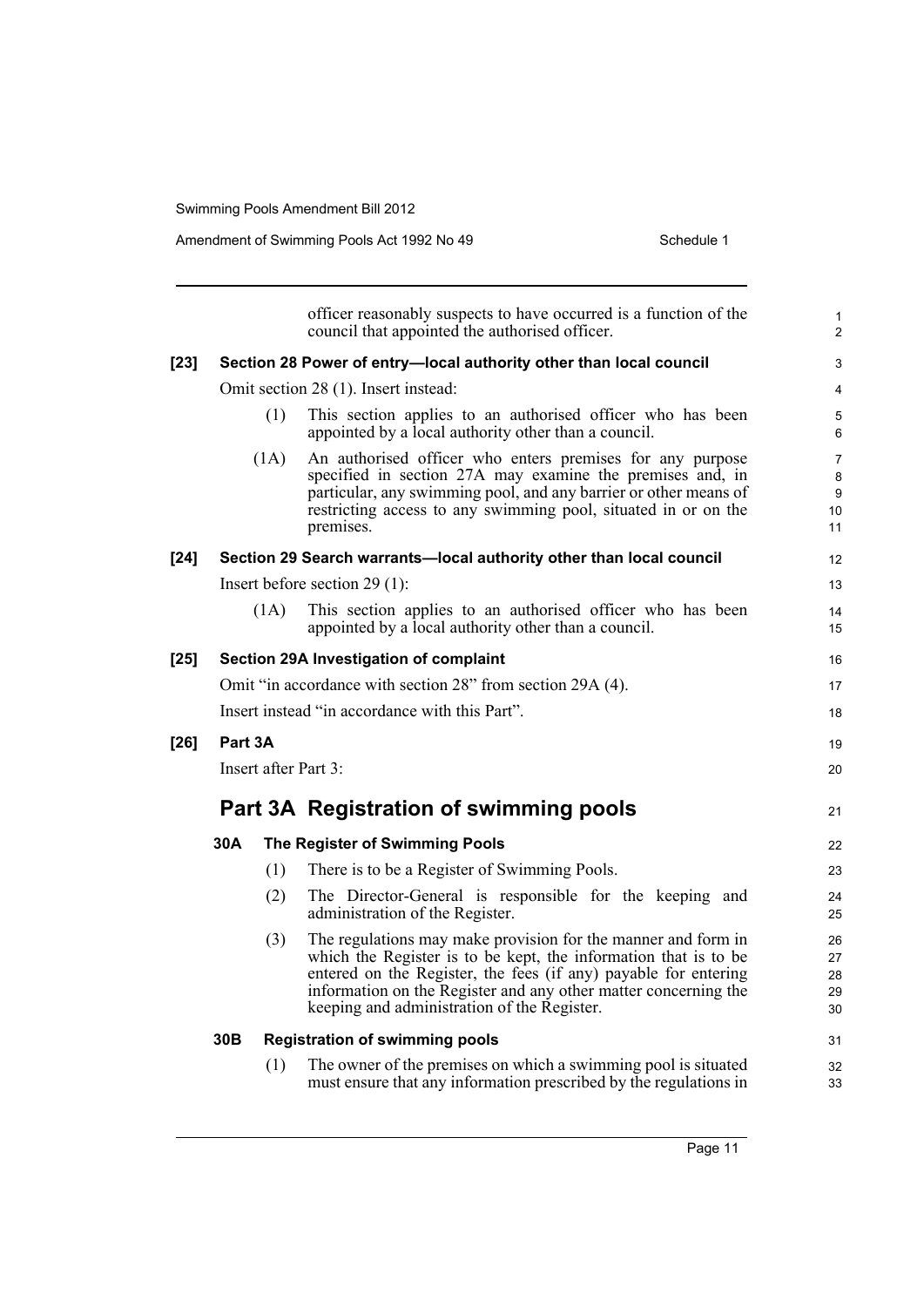relation to the swimming pool (the *registration information*) is entered on the Register.

Maximum penalty: 20 penalty units.

- (2) A person complies with subsection (1) in respect of a swimming pool, if the person:
	- (a) provides to the Director-General, in a form approved by the Director-General, the registration information in relation to the swimming pool, or
	- (b) provides to a local authority, in a form approved by the local authority, the registration information in relation to the swimming pool and pays to the local authority any fee required by the local authority (being no more than the maximum fee (if any) prescribed by the regulations).
- (3) A local authority is required to enter on the Register, in a form approved by the Director-General, any information provided to it under subsection (2) (b).
- (4) A swimming pool is registered when the registration information about the swimming pool is entered on the Register.

## **30C Evidence of registration**

- (1) The Director-General may issue a document certifying as to whether or not a particular swimming pool is or was registered at a particular time and certifying as to any registration information for the swimming pool entered on the Register at a particular time (including whether a certificate of compliance was valid with respect to a swimming pool at a particular time).
- (2) A document issued under this section is evidence of the matters certified.

## **30D Director-General may enter into agreements for purposes of Part**

- (1) The Director-General may enter into agreements and other arrangements with a person or body in respect of the exercise of functions of the Director-General under this Part by the person or body on behalf of the Director-General.
- (2) An agreement or other arrangement may make provision for the ownership of information entered on the Register to be vested in the Director-General.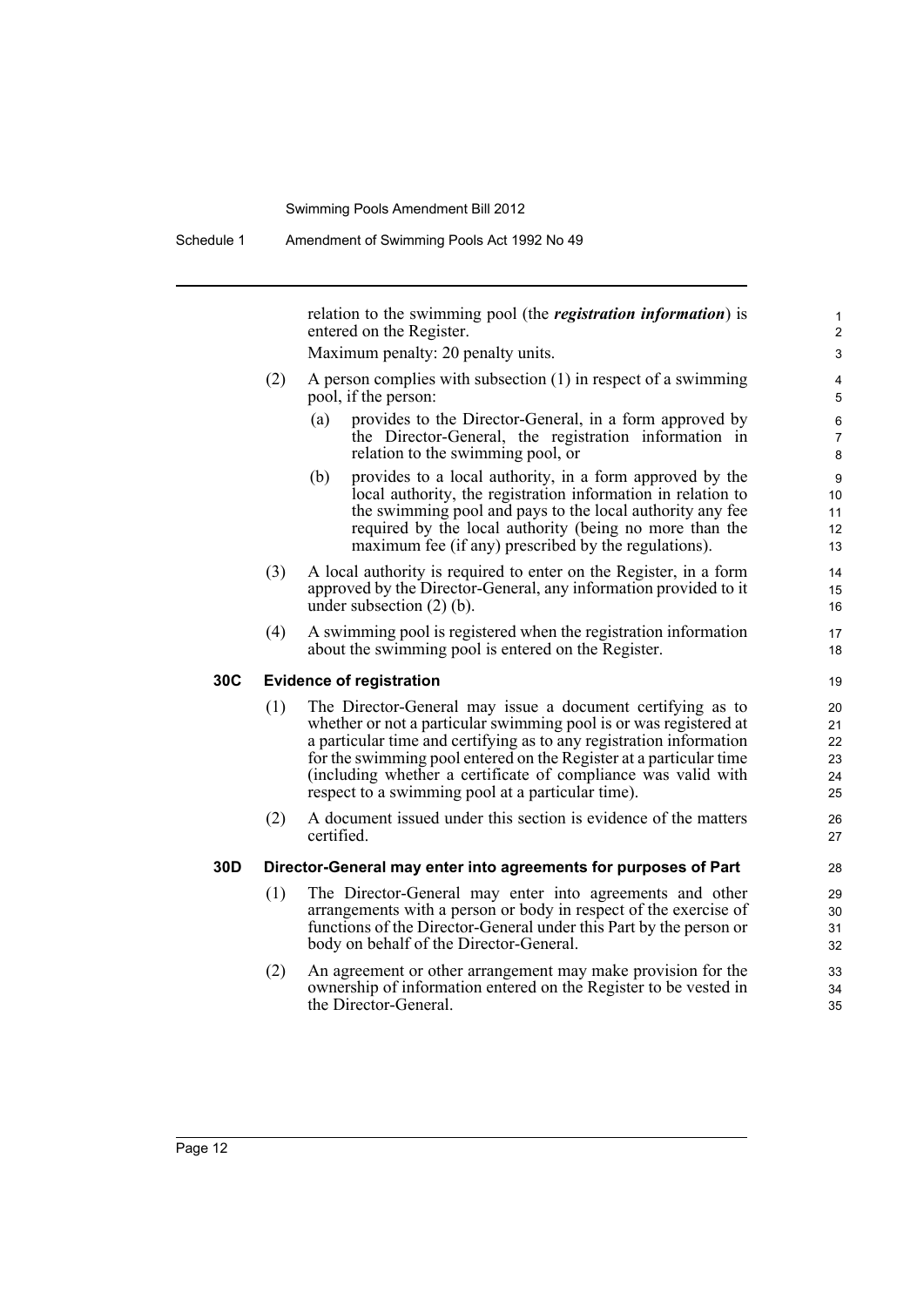|        | 30E                           |      | <b>Access to Register</b>                                                                                                                                                                                                                 | 1                                 |
|--------|-------------------------------|------|-------------------------------------------------------------------------------------------------------------------------------------------------------------------------------------------------------------------------------------------|-----------------------------------|
|        | (1)                           |      | An authorised person is entitled to access information contained<br>in the Register. The Director-General is required to provide that<br>access free of charge.                                                                           | $\overline{\mathbf{c}}$<br>3<br>4 |
|        | (2)                           |      | The regulations may provide for the ways in which access can or<br>must be given to authorised persons.                                                                                                                                   | 5<br>6                            |
|        | (3)                           |      | The regulations may require the Director-General to keep<br>specified records with respect to the access given to the Register<br>under this section and may provide for the persons who are<br>entitled to have access to those records. | 7<br>8<br>9<br>10                 |
|        | (4)                           |      | The Director-General may give different degrees of access to the<br>Register to different classes of authorised persons, having regard<br>to the different functions that they perform.                                                   | 11<br>12<br>13                    |
|        | (5)                           |      | The Minister and any person acting with the Minister's authority<br>is entitled to full and free access to information contained in the<br>Register at all times.                                                                         | 14<br>15<br>16                    |
|        | (6)                           |      | The following persons are authorised persons for the purposes of<br>this section:                                                                                                                                                         | 17<br>18                          |
|        |                               | (a)  | authorised officers,                                                                                                                                                                                                                      | 19                                |
|        |                               | (b)  | a person who is a member of a class of persons prescribed<br>by the regulations as authorised persons for the purposes of<br>this section.                                                                                                | 20<br>21<br>22                    |
|        | (7)                           |      | The regulations may prescribe the circumstances in which other<br>persons may access information contained in the Register.                                                                                                               | 23<br>24                          |
| $[27]$ | <b>Section 38 Regulations</b> |      |                                                                                                                                                                                                                                           | 25                                |
|        |                               |      | Insert after section $38(1)(b)$ :                                                                                                                                                                                                         | 26                                |
|        |                               | (b1) | inspections of swimming pools, and                                                                                                                                                                                                        | 27                                |
|        |                               | (b2) | the Register of Swimming Pools, and                                                                                                                                                                                                       | 28                                |
| $[28]$ |                               |      | Schedule 3 Savings, transitional and other provisions                                                                                                                                                                                     | 29                                |
|        |                               |      | Insert at the end of clause $1(1)$ :                                                                                                                                                                                                      | 30                                |
|        |                               |      | Swimming Pools Amendment Act 2012                                                                                                                                                                                                         | 31                                |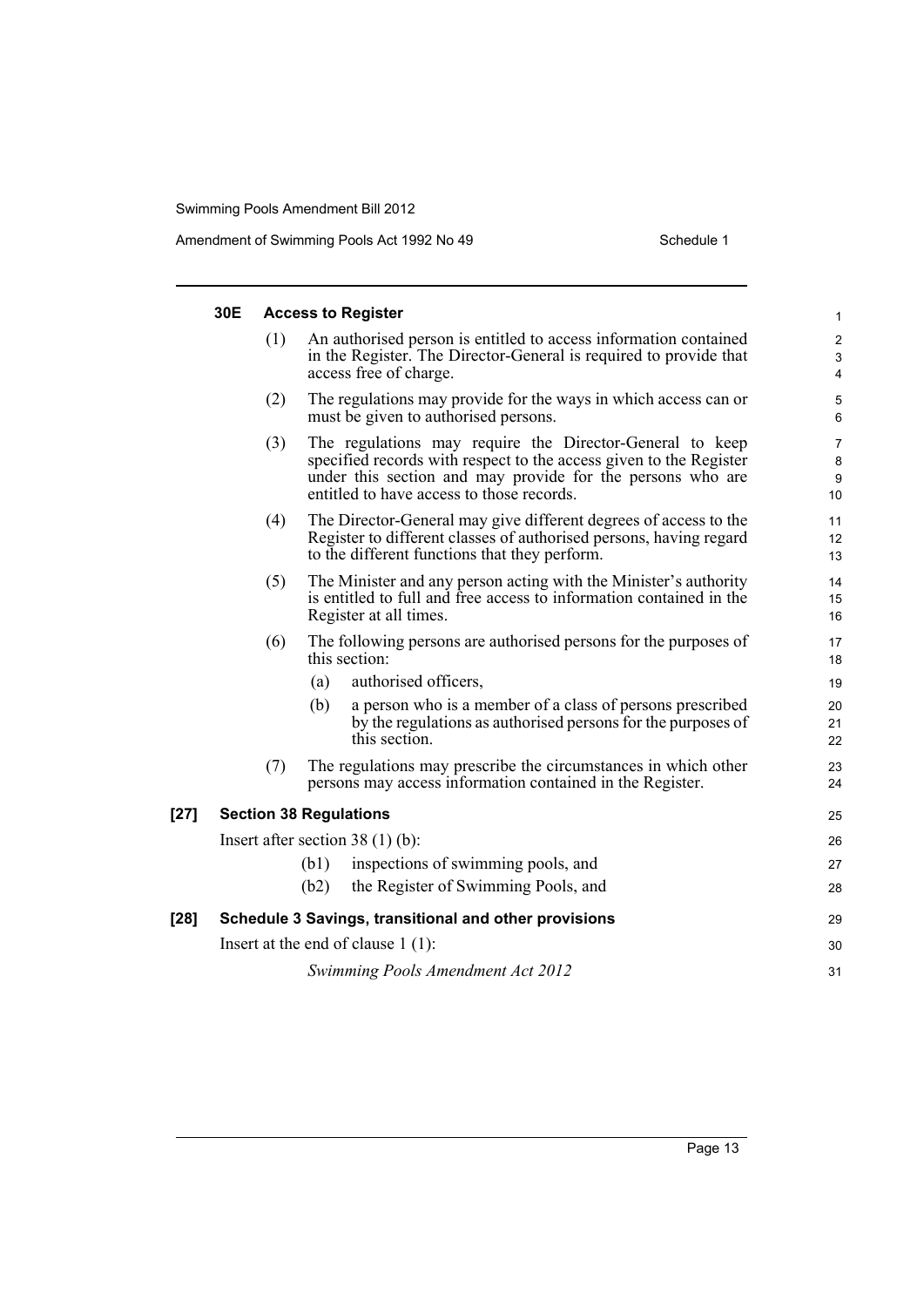Schedule 1 Amendment of Swimming Pools Act 1992 No 49

## **[29] Schedule 3, Part 4**

Insert after Part 3:

## **Part 4 Provisions consequent on the enactment of the Swimming Pools Amendment Act 2012**

### **17 Definition**

In this Part:

*amending Act* means the *Swimming Pools Amendment Act 2012*.

1 2

3 4 5

### **18 Existing certificates of compliance**

- (1) A certificate of compliance issued under section 24 before the repeal of that section by the amending Act is taken to be a certificate of compliance issued under section 22D and remains valid for a period of 3 years from the date on which it was issued or until 6 months after the date of assent to the amending Act (whichever is the later).
- (2) A certificate of compliance ceases to be valid if a direction is issued under section 23 in respect of the swimming pool to which the certificate relates.

## **19 Registration of swimming pools**

The owner of premises on which a swimming pool is situated is not required to comply with section 30B until 12 months after the date of assent to the amending Act.

### **20 Local authority not required to inspect pools**

A local authority is not required to carry out an inspection under section 22C (3) until 18 months after the date of assent to the amending Act.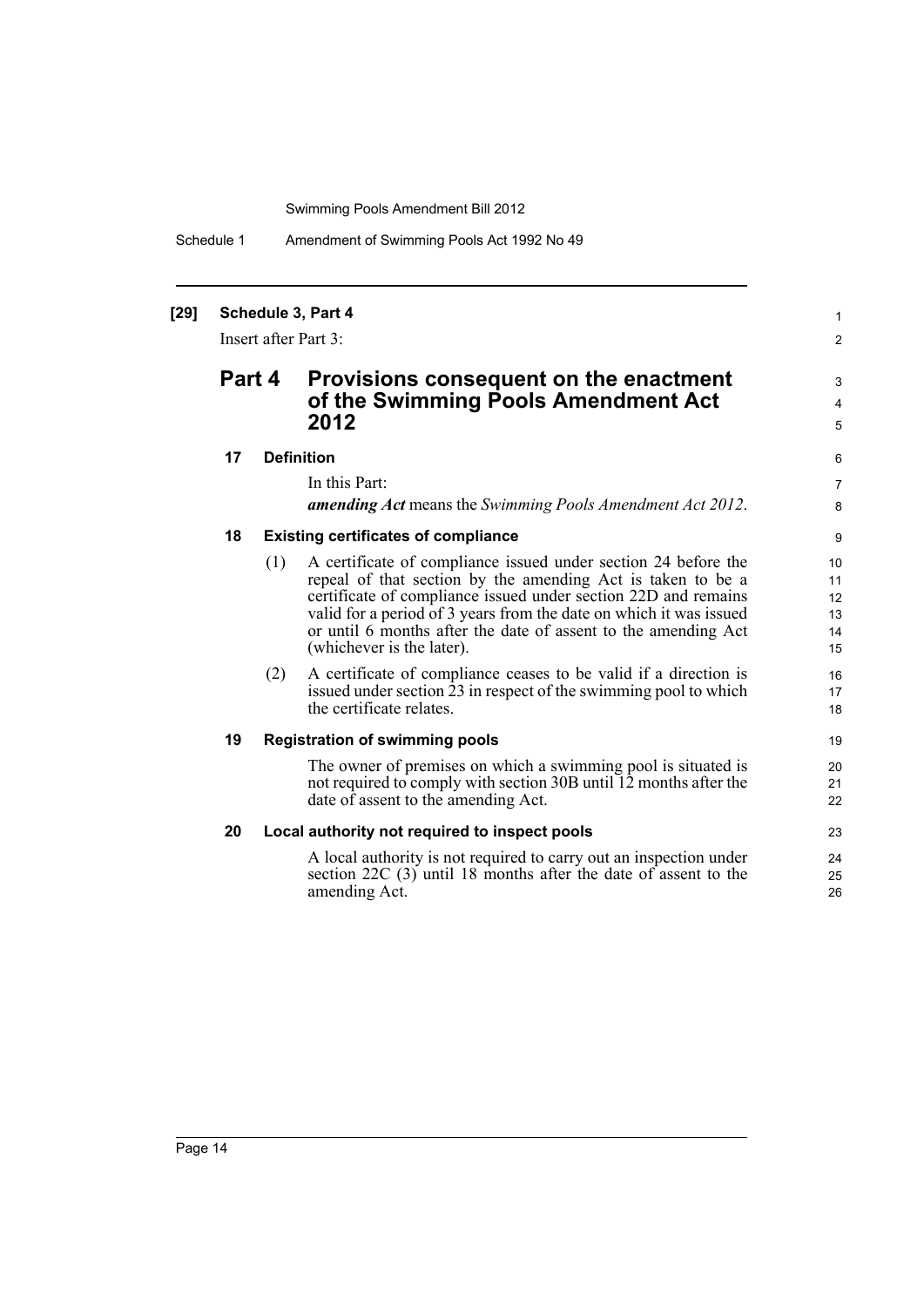Amendment of other legislation Schedule 2

<span id="page-22-0"></span>

|               | <b>Schedule 2</b>       | <b>Amendment of other legislation</b>                                                                                                                                                                                                                | 1                          |
|---------------|-------------------------|------------------------------------------------------------------------------------------------------------------------------------------------------------------------------------------------------------------------------------------------------|----------------------------|
| 2.1           |                         | <b>Building Professionals Act 2005 No 115</b>                                                                                                                                                                                                        | 2                          |
|               |                         | <b>Section 3 Definitions</b>                                                                                                                                                                                                                         | 3                          |
|               | section $3(1)$ :        | Insert at the end of paragraph (c) of the definition of <i>certification work</i> in                                                                                                                                                                 | 4<br>5                     |
|               |                         | , or                                                                                                                                                                                                                                                 | 6                          |
|               |                         | the carrying out of inspections for the purposes of<br>(d)<br>section 22C of the Swimming Pools Act 1992 and the<br>issuing of certificates of compliance under that Act.                                                                            | 7<br>8<br>9                |
| $2.2^{\circ}$ |                         | <b>Conveyancing (Sale of Land) Regulation 2010</b>                                                                                                                                                                                                   | 10                         |
|               |                         | <b>Schedule 1 Prescribed documents</b>                                                                                                                                                                                                               | 11                         |
|               | Insert after clause 15: |                                                                                                                                                                                                                                                      | 12                         |
|               | 16                      | If the contract relates to land on which there is a swimming pool<br>within the meaning of the Swimming Pools Act 1992 to which<br>that Act applies, a copy of either of the following in respect of the<br>swimming pool:                           | 13<br>14<br>15<br>16       |
|               |                         | a valid certificate of compliance issued under that Act,<br>(a)                                                                                                                                                                                      | 17                         |
|               |                         | (b)<br>a relevant occupation certificate within the meaning of that<br>Act and evidence that the swimming pool is registered<br>under Part 3A of that Act.                                                                                           | 18<br>19<br>20             |
|               |                         | Note. A relevant occupation certificate is an occupation certificate<br>issued under the Environmental Planning and Assessment Act 1979 that<br>is less than 3 years old and that authorises the use of the swimming pool.                           | 21<br>22<br>23             |
| 2.3           |                         | <b>Residential Tenancies Regulation 2010</b>                                                                                                                                                                                                         | 24                         |
|               |                         | <b>Schedule 1 Standard Form Agreement</b>                                                                                                                                                                                                            | 25                         |
|               | Insert after clause 40: |                                                                                                                                                                                                                                                      | 26                         |
|               |                         | [Cross out this clause if there is no swimming pool]                                                                                                                                                                                                 | 27                         |
|               |                         | The landlord agrees to ensure that at the time that this<br>40A.<br>residential tenancy agreement is entered into:                                                                                                                                   | 28<br>29                   |
|               |                         | the swimming pool on the residential premises is<br>40A.1<br>registered under the Swimming Pools Act 1992 and<br>has a valid certificate of compliance under that Act<br>or a relevant occupation certificate within the<br>meaning of that Act, and | 30<br>31<br>32<br>33<br>34 |